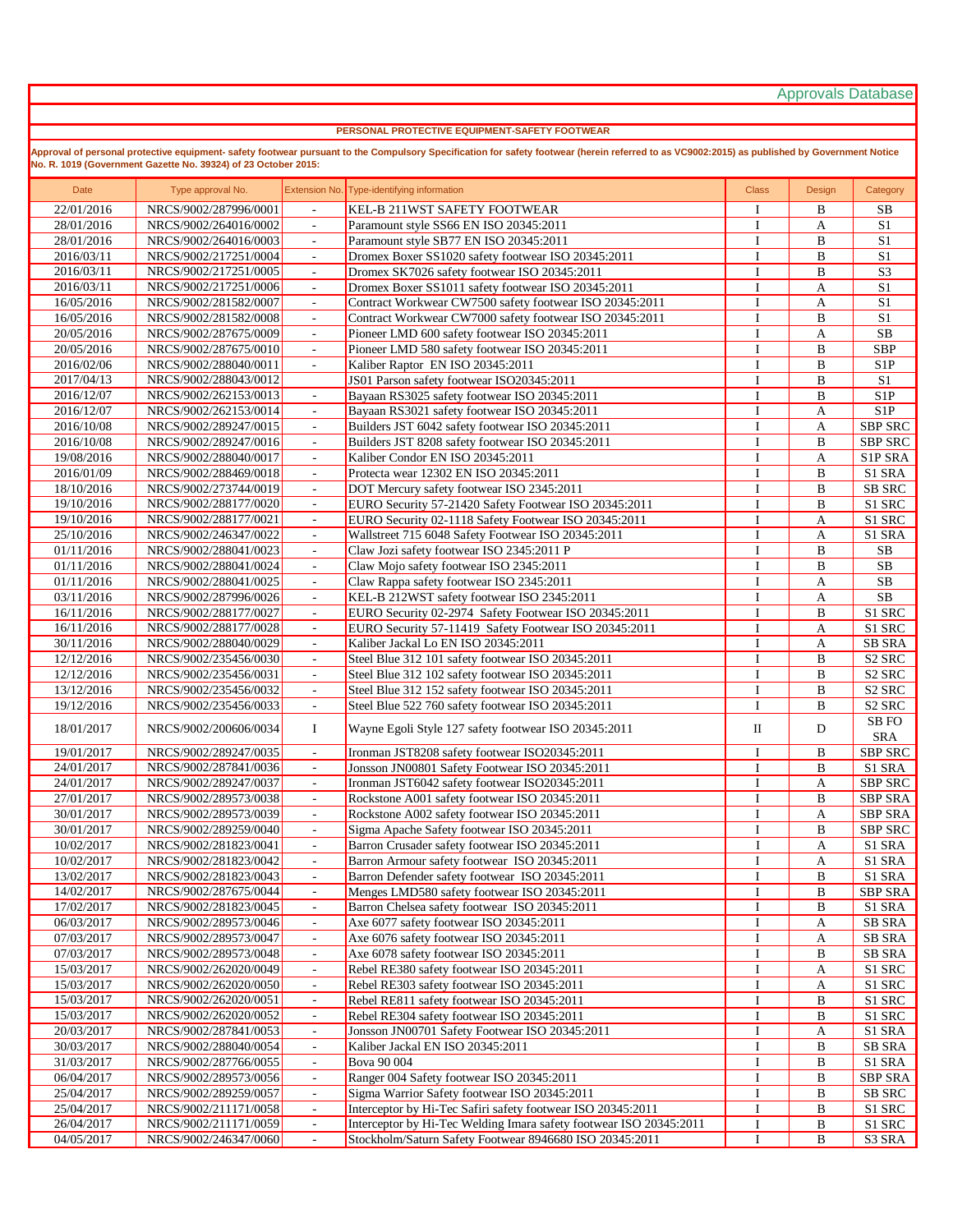| $\bf{B}$<br>2017/11/05<br>NRCS/9002/288040/0054<br>I<br>Kaliber Jackal EN ISO 20345:2011<br><b>SB SRA</b><br>I<br>2017/11/05<br>NRCS/9002/288040/0017<br>$\bf{I}$<br>Kaliber Condor EN ISO 20345:2011<br>S1P SRA<br>I<br>A<br>NRCS/9002/288040/0029<br><b>SB SRA</b><br>2017/11/05<br>I<br>Kaliber Jackal Lo EN ISO 20345:2011<br>A<br>I<br>2017/11/05<br>NRCS/9002/288040/0011<br>I<br>$\, {\bf B}$<br>Kaliber Raptor EN ISO 20345:2011<br>I<br>S <sub>1</sub> P<br>S1 SRC<br>15/05/2017<br>NRCS/9002/290967/0062<br>Outlaw LF-YD-02 safety foowear ISO 20345:2011<br>$\omega$<br>I<br>A<br>15/05/2017<br>NRCS/9002/290967/0063<br>Outlaw LF-YD-01 safety foowear ISO 20345:2011<br>$\, {\bf B}$<br>S1 SRC<br>$\overline{\phantom{a}}$<br>I<br>16/05/2017<br>Rockrooster PC005 safety footwear ISO 20345:2011<br>I<br>$\, {\bf B}$<br><b>SBP SRC</b><br>NRCS/9002/289122/0064<br>$\overline{\phantom{a}}$<br>Rebel FX2 safety footwear ISO 20345:2011<br>23/05/2017<br>NRCS/9002/262020/0065<br>B<br>S1 SRC<br>$\omega$<br>I<br>24/05/2017<br>NRCS/9002/262020/0066<br>Rebel FX2-S1P safety footwear ISO 20345:2011<br>$\, {\bf B}$<br>S1P SRC<br>I<br>$\blacksquare$<br>24/05/2017<br>NRCS/9002/262020/0067<br>Rebel FX2-S safety footwear ISO 20345:2011<br>I<br>A<br>S1 SRC<br>$\overline{\phantom{a}}$<br>SB <sub>FO</sub><br>13/06/2017<br>$\;$ II<br>${\rm D}$<br>NRCS/9002/200606/0068<br>Wayne Egoli Style 137 Safety Footwear ISO 20345:2011<br>$\Box$<br><b>SRA</b><br>Kaliber Celeste EN ISO 20345:2011<br>I<br>S1 SRA<br>14/06/2017<br>NRCS/9002/288040/0069<br>$\mathbf{A}$<br>$\overline{\phantom{a}}$<br>20/06/2017<br>NRCS/9002/287675/0070<br>Pioneer LMD 610 Safety Footwear ISO 20345:2011<br>I<br>B<br><b>SB SRA</b><br>$\omega$<br>SB <sub>FO</sub><br>Wayne Hardko Style 127 Safety Footwear ISO 20345:2011<br>П<br>D<br>28/06/2017<br>NRCS/9002/200606/0071<br><b>SRA</b><br>28/06/2017<br><b>SBP SRA</b><br>NRCS/9002/289687/0072<br>Ferrum J060 safety footwear class I EN 20345:2011<br>I<br>B<br><b>SB FO</b><br>29/06/2017<br>Wayne Exertex Style 127 Safety Footwear ISO 20345:2011<br>П<br>D<br>NRCS/9002/200606/0073<br><b>SRA</b><br>SB <sub>FO</sub><br>$\rm II$<br>29/06/2017<br>Wayne Egoli Style 128 Safety Footwear ISO 20345:2011<br>D<br>NRCS/9002/200606/0074<br><b>SRA</b><br>SB <sub>FO</sub><br>$\rm II$<br>D<br>2017/03/07<br>Wayne Inyati Style 127 Safety Footwear ISO 20345:2011<br>NRCS/9002/200606/0075<br><b>SRA</b><br><b>SBPFO</b><br>2017/05/07<br>Wayne Inyati Style 128 Safety Footwear ISO 20345:2011<br>П<br>D<br>NRCS/9002/200606/0076<br><b>SRA</b><br>S3 SRA<br>2017/06/07<br>NRCS/9002/262060/0077<br>Rebel RE424 safety footwear ISO 20345:2011<br>I<br>B<br>2017/06/07<br>NRCS/9002/262060/0078<br>Rebel RE425 safety footwear ISO 20345:2011<br>S3 SRA<br>A<br>I<br>2017-18-07<br>Passion P2076 Safety footwear ISO 20345:2011<br>I<br>B<br><b>SB SRC</b><br>NRCS/9002/271480/0079<br>$\overline{\phantom{a}}$<br>Passion P1076 Safety footwear ISO 20345:2011<br>I<br><b>SB SRC</b><br>2017-20-07<br>NRCS/9002/271480/0080<br>A<br>$\overline{\phantom{a}}$<br>$\bf{I}$<br>NRCS/9002/211171/0081<br>Interceptor by Hi-Tec Askari Lo II Smooth safety footwear ISO 20345:201<br>S1 SRC<br>2017-28-07<br>A<br>$\sim$<br><b>SBPFO</b><br>Wayne Pro One Style 128 Safety Footwear ISO 20345:2011<br>$\rm II$<br>D<br>2017/08/01<br>NRCS/9002/200606/0082<br><b>SRA</b><br>Interceptor by Hi-Tec Askari Mid safety footwear ISO 20345:2011<br>S1 SRC<br>2017/02/08<br>I<br>B<br>NRCS/9002/211171/0083<br>$\overline{a}$<br>I<br>S1 SRC<br>2017/02/08<br>NRCS/9002/211171/0084<br>Interceptor by Hi-Tec Teleza Chelsea safety footwear ISO 20345:2011<br>B<br>$\overline{\phantom{a}}$<br>SB <sub>FO</sub><br>D<br>$\rm II$<br>2017/08/10<br>NRCS/9002/289976/0085<br>Shosholoza/Stimela Z25S safety footwear ISO 20345:2011<br>$\overline{\phantom{a}}$<br><b>SRA</b><br>B<br>S3 SRA<br>16/8/2017<br>NRCS/9002/262060/0086<br>Rebel RE608 safety footwear ISO 20345:2011<br>I<br>$\sim$<br>$\mathbf C$<br>I<br>S <sub>3</sub> SRC<br>25/8/2017<br>NRCS/9002/262060/0087<br>Rebel RE911 safety footwear ISO 20345:2011<br>$\overline{\phantom{a}}$<br>S1 SRA<br>I<br>25/8/2017<br>Rebel RE0808 safety footwear ISO 20345:2011<br>NRCS/9002/262060/0088<br>A<br>ä,<br><b>HRO</b><br>Rebel RE203 safety footwear ISO 20345:2011<br>S1 SRC<br>25/8/2017<br>NRCS/9002/262060/0089<br>I<br>A<br>$\sim$<br>S1 SRC<br>2017/08/09<br>Interceptor by Hi-Tec UBORA Boot safety footwear ISO 20345:2011<br>I<br>B<br>NRCS/9002/211171/0090<br>$\sim$<br>S1 SRC<br>2017/08/09<br>NRCS/9002/211171/0091<br>Interceptor by Hi-Tec Razer SP safety footwear ISO 20345:2011<br>I<br>B<br>$\Box$<br>11/09/2017<br>NRCS/9002/287766/0092<br>Sabaton 10001 SB safety footwear ISO 20345:2011<br>SB SRA<br>I<br>A<br>$\overline{\phantom{a}}$<br>SB SRA<br>11/09/2017<br>NRCS/9002/287766/0093<br>Sabaton 10002 SB safety footwear ISO 20345:2011<br>I<br>B<br>$\overline{\phantom{a}}$<br>28/09/2017<br>NRCS/9002/288040/0094<br>Kaliber Falcon SB EN ISO 20345:2011<br>I<br>B<br><b>SB SRA</b><br>$\overline{\phantom{a}}$<br>$\bf{I}$<br>18/10/2017<br>NRCS/9002/288040/0095<br>B<br>S1 SRA<br>Kaliber Chelsea S1 EN ISO 20345:2011<br>$\sim$<br>23/10/2017<br>Pro Fit JS03 Hobo<br>I<br>B<br><b>SB SRA</b><br>NRCS/9002/288043/0096<br>$\overline{\phantom{a}}$<br>EURO SECURI 62-21537 S1 Safety footwear ISO 30245:2011<br>31/10/2017<br>I<br>B<br><b>SB SRA</b><br>NRCS/9002/288177/0097<br>$\overline{\phantom{a}}$<br>I<br>SB SRA<br>31/10/2017<br>NRCS/9002/288177/0098<br>EURO SECURI 62-11536 S1 Safety footwear ISO 30245:2011<br>A<br>$\blacksquare$<br>09/11/2017<br>NRCS/9002/288081/0099<br>Ndlovu 8402 S1 SRA Safety Footwear ISO 20345:2011<br>B<br>S1 SRA<br>I<br>$\overline{\phantom{a}}$ | 05/05/2017 | NRCS/9002/212106/0061 | DOT Randon safety footwear ISO 20345:2011 | I | А | <b>SB SRC</b> |
|--------------------------------------------------------------------------------------------------------------------------------------------------------------------------------------------------------------------------------------------------------------------------------------------------------------------------------------------------------------------------------------------------------------------------------------------------------------------------------------------------------------------------------------------------------------------------------------------------------------------------------------------------------------------------------------------------------------------------------------------------------------------------------------------------------------------------------------------------------------------------------------------------------------------------------------------------------------------------------------------------------------------------------------------------------------------------------------------------------------------------------------------------------------------------------------------------------------------------------------------------------------------------------------------------------------------------------------------------------------------------------------------------------------------------------------------------------------------------------------------------------------------------------------------------------------------------------------------------------------------------------------------------------------------------------------------------------------------------------------------------------------------------------------------------------------------------------------------------------------------------------------------------------------------------------------------------------------------------------------------------------------------------------------------------------------------------------------------------------------------------------------------------------------------------------------------------------------------------------------------------------------------------------------------------------------------------------------------------------------------------------------------------------------------------------------------------------------------------------------------------------------------------------------------------------------------------------------------------------------------------------------------------------------------------------------------------------------------------------------------------------------------------------------------------------------------------------------------------------------------------------------------------------------------------------------------------------------------------------------------------------------------------------------------------------------------------------------------------------------------------------------------------------------------------------------------------------------------------------------------------------------------------------------------------------------------------------------------------------------------------------------------------------------------------------------------------------------------------------------------------------------------------------------------------------------------------------------------------------------------------------------------------------------------------------------------------------------------------------------------------------------------------------------------------------------------------------------------------------------------------------------------------------------------------------------------------------------------------------------------------------------------------------------------------------------------------------------------------------------------------------------------------------------------------------------------------------------------------------------------------------------------------------------------------------------------------------------------------------------------------------------------------------------------------------------------------------------------------------------------------------------------------------------------------------------------------------------------------------------------------------------------------------------------------------------------------------------------------------------------------------------------------------------------------------------------------------------------------------------------------------------------------------------------------------------------------------------------------------------------------------------------------------------------------------------------------------------------------------------------------------------------------------------------------------------------------------------------------------------------------------------------------------------------------------------------------------------------------------------------------------------------------------------------------------------------------------------------------------------------------------------------------------------------------------------------------------------------------------------------------------------------------------------------------------------------------------------------------------------------------------------------------------------------------------------------------------------------------------|------------|-----------------------|-------------------------------------------|---|---|---------------|
|                                                                                                                                                                                                                                                                                                                                                                                                                                                                                                                                                                                                                                                                                                                                                                                                                                                                                                                                                                                                                                                                                                                                                                                                                                                                                                                                                                                                                                                                                                                                                                                                                                                                                                                                                                                                                                                                                                                                                                                                                                                                                                                                                                                                                                                                                                                                                                                                                                                                                                                                                                                                                                                                                                                                                                                                                                                                                                                                                                                                                                                                                                                                                                                                                                                                                                                                                                                                                                                                                                                                                                                                                                                                                                                                                                                                                                                                                                                                                                                                                                                                                                                                                                                                                                                                                                                                                                                                                                                                                                                                                                                                                                                                                                                                                                                                                                                                                                                                                                                                                                                                                                                                                                                                                                                                                                                                                                                                                                                                                                                                                                                                                                                                                                                                                                                                                                                        |            |                       |                                           |   |   |               |
|                                                                                                                                                                                                                                                                                                                                                                                                                                                                                                                                                                                                                                                                                                                                                                                                                                                                                                                                                                                                                                                                                                                                                                                                                                                                                                                                                                                                                                                                                                                                                                                                                                                                                                                                                                                                                                                                                                                                                                                                                                                                                                                                                                                                                                                                                                                                                                                                                                                                                                                                                                                                                                                                                                                                                                                                                                                                                                                                                                                                                                                                                                                                                                                                                                                                                                                                                                                                                                                                                                                                                                                                                                                                                                                                                                                                                                                                                                                                                                                                                                                                                                                                                                                                                                                                                                                                                                                                                                                                                                                                                                                                                                                                                                                                                                                                                                                                                                                                                                                                                                                                                                                                                                                                                                                                                                                                                                                                                                                                                                                                                                                                                                                                                                                                                                                                                                                        |            |                       |                                           |   |   |               |
|                                                                                                                                                                                                                                                                                                                                                                                                                                                                                                                                                                                                                                                                                                                                                                                                                                                                                                                                                                                                                                                                                                                                                                                                                                                                                                                                                                                                                                                                                                                                                                                                                                                                                                                                                                                                                                                                                                                                                                                                                                                                                                                                                                                                                                                                                                                                                                                                                                                                                                                                                                                                                                                                                                                                                                                                                                                                                                                                                                                                                                                                                                                                                                                                                                                                                                                                                                                                                                                                                                                                                                                                                                                                                                                                                                                                                                                                                                                                                                                                                                                                                                                                                                                                                                                                                                                                                                                                                                                                                                                                                                                                                                                                                                                                                                                                                                                                                                                                                                                                                                                                                                                                                                                                                                                                                                                                                                                                                                                                                                                                                                                                                                                                                                                                                                                                                                                        |            |                       |                                           |   |   |               |
|                                                                                                                                                                                                                                                                                                                                                                                                                                                                                                                                                                                                                                                                                                                                                                                                                                                                                                                                                                                                                                                                                                                                                                                                                                                                                                                                                                                                                                                                                                                                                                                                                                                                                                                                                                                                                                                                                                                                                                                                                                                                                                                                                                                                                                                                                                                                                                                                                                                                                                                                                                                                                                                                                                                                                                                                                                                                                                                                                                                                                                                                                                                                                                                                                                                                                                                                                                                                                                                                                                                                                                                                                                                                                                                                                                                                                                                                                                                                                                                                                                                                                                                                                                                                                                                                                                                                                                                                                                                                                                                                                                                                                                                                                                                                                                                                                                                                                                                                                                                                                                                                                                                                                                                                                                                                                                                                                                                                                                                                                                                                                                                                                                                                                                                                                                                                                                                        |            |                       |                                           |   |   |               |
|                                                                                                                                                                                                                                                                                                                                                                                                                                                                                                                                                                                                                                                                                                                                                                                                                                                                                                                                                                                                                                                                                                                                                                                                                                                                                                                                                                                                                                                                                                                                                                                                                                                                                                                                                                                                                                                                                                                                                                                                                                                                                                                                                                                                                                                                                                                                                                                                                                                                                                                                                                                                                                                                                                                                                                                                                                                                                                                                                                                                                                                                                                                                                                                                                                                                                                                                                                                                                                                                                                                                                                                                                                                                                                                                                                                                                                                                                                                                                                                                                                                                                                                                                                                                                                                                                                                                                                                                                                                                                                                                                                                                                                                                                                                                                                                                                                                                                                                                                                                                                                                                                                                                                                                                                                                                                                                                                                                                                                                                                                                                                                                                                                                                                                                                                                                                                                                        |            |                       |                                           |   |   |               |
|                                                                                                                                                                                                                                                                                                                                                                                                                                                                                                                                                                                                                                                                                                                                                                                                                                                                                                                                                                                                                                                                                                                                                                                                                                                                                                                                                                                                                                                                                                                                                                                                                                                                                                                                                                                                                                                                                                                                                                                                                                                                                                                                                                                                                                                                                                                                                                                                                                                                                                                                                                                                                                                                                                                                                                                                                                                                                                                                                                                                                                                                                                                                                                                                                                                                                                                                                                                                                                                                                                                                                                                                                                                                                                                                                                                                                                                                                                                                                                                                                                                                                                                                                                                                                                                                                                                                                                                                                                                                                                                                                                                                                                                                                                                                                                                                                                                                                                                                                                                                                                                                                                                                                                                                                                                                                                                                                                                                                                                                                                                                                                                                                                                                                                                                                                                                                                                        |            |                       |                                           |   |   |               |
|                                                                                                                                                                                                                                                                                                                                                                                                                                                                                                                                                                                                                                                                                                                                                                                                                                                                                                                                                                                                                                                                                                                                                                                                                                                                                                                                                                                                                                                                                                                                                                                                                                                                                                                                                                                                                                                                                                                                                                                                                                                                                                                                                                                                                                                                                                                                                                                                                                                                                                                                                                                                                                                                                                                                                                                                                                                                                                                                                                                                                                                                                                                                                                                                                                                                                                                                                                                                                                                                                                                                                                                                                                                                                                                                                                                                                                                                                                                                                                                                                                                                                                                                                                                                                                                                                                                                                                                                                                                                                                                                                                                                                                                                                                                                                                                                                                                                                                                                                                                                                                                                                                                                                                                                                                                                                                                                                                                                                                                                                                                                                                                                                                                                                                                                                                                                                                                        |            |                       |                                           |   |   |               |
|                                                                                                                                                                                                                                                                                                                                                                                                                                                                                                                                                                                                                                                                                                                                                                                                                                                                                                                                                                                                                                                                                                                                                                                                                                                                                                                                                                                                                                                                                                                                                                                                                                                                                                                                                                                                                                                                                                                                                                                                                                                                                                                                                                                                                                                                                                                                                                                                                                                                                                                                                                                                                                                                                                                                                                                                                                                                                                                                                                                                                                                                                                                                                                                                                                                                                                                                                                                                                                                                                                                                                                                                                                                                                                                                                                                                                                                                                                                                                                                                                                                                                                                                                                                                                                                                                                                                                                                                                                                                                                                                                                                                                                                                                                                                                                                                                                                                                                                                                                                                                                                                                                                                                                                                                                                                                                                                                                                                                                                                                                                                                                                                                                                                                                                                                                                                                                                        |            |                       |                                           |   |   |               |
|                                                                                                                                                                                                                                                                                                                                                                                                                                                                                                                                                                                                                                                                                                                                                                                                                                                                                                                                                                                                                                                                                                                                                                                                                                                                                                                                                                                                                                                                                                                                                                                                                                                                                                                                                                                                                                                                                                                                                                                                                                                                                                                                                                                                                                                                                                                                                                                                                                                                                                                                                                                                                                                                                                                                                                                                                                                                                                                                                                                                                                                                                                                                                                                                                                                                                                                                                                                                                                                                                                                                                                                                                                                                                                                                                                                                                                                                                                                                                                                                                                                                                                                                                                                                                                                                                                                                                                                                                                                                                                                                                                                                                                                                                                                                                                                                                                                                                                                                                                                                                                                                                                                                                                                                                                                                                                                                                                                                                                                                                                                                                                                                                                                                                                                                                                                                                                                        |            |                       |                                           |   |   |               |
|                                                                                                                                                                                                                                                                                                                                                                                                                                                                                                                                                                                                                                                                                                                                                                                                                                                                                                                                                                                                                                                                                                                                                                                                                                                                                                                                                                                                                                                                                                                                                                                                                                                                                                                                                                                                                                                                                                                                                                                                                                                                                                                                                                                                                                                                                                                                                                                                                                                                                                                                                                                                                                                                                                                                                                                                                                                                                                                                                                                                                                                                                                                                                                                                                                                                                                                                                                                                                                                                                                                                                                                                                                                                                                                                                                                                                                                                                                                                                                                                                                                                                                                                                                                                                                                                                                                                                                                                                                                                                                                                                                                                                                                                                                                                                                                                                                                                                                                                                                                                                                                                                                                                                                                                                                                                                                                                                                                                                                                                                                                                                                                                                                                                                                                                                                                                                                                        |            |                       |                                           |   |   |               |
|                                                                                                                                                                                                                                                                                                                                                                                                                                                                                                                                                                                                                                                                                                                                                                                                                                                                                                                                                                                                                                                                                                                                                                                                                                                                                                                                                                                                                                                                                                                                                                                                                                                                                                                                                                                                                                                                                                                                                                                                                                                                                                                                                                                                                                                                                                                                                                                                                                                                                                                                                                                                                                                                                                                                                                                                                                                                                                                                                                                                                                                                                                                                                                                                                                                                                                                                                                                                                                                                                                                                                                                                                                                                                                                                                                                                                                                                                                                                                                                                                                                                                                                                                                                                                                                                                                                                                                                                                                                                                                                                                                                                                                                                                                                                                                                                                                                                                                                                                                                                                                                                                                                                                                                                                                                                                                                                                                                                                                                                                                                                                                                                                                                                                                                                                                                                                                                        |            |                       |                                           |   |   |               |
|                                                                                                                                                                                                                                                                                                                                                                                                                                                                                                                                                                                                                                                                                                                                                                                                                                                                                                                                                                                                                                                                                                                                                                                                                                                                                                                                                                                                                                                                                                                                                                                                                                                                                                                                                                                                                                                                                                                                                                                                                                                                                                                                                                                                                                                                                                                                                                                                                                                                                                                                                                                                                                                                                                                                                                                                                                                                                                                                                                                                                                                                                                                                                                                                                                                                                                                                                                                                                                                                                                                                                                                                                                                                                                                                                                                                                                                                                                                                                                                                                                                                                                                                                                                                                                                                                                                                                                                                                                                                                                                                                                                                                                                                                                                                                                                                                                                                                                                                                                                                                                                                                                                                                                                                                                                                                                                                                                                                                                                                                                                                                                                                                                                                                                                                                                                                                                                        |            |                       |                                           |   |   |               |
|                                                                                                                                                                                                                                                                                                                                                                                                                                                                                                                                                                                                                                                                                                                                                                                                                                                                                                                                                                                                                                                                                                                                                                                                                                                                                                                                                                                                                                                                                                                                                                                                                                                                                                                                                                                                                                                                                                                                                                                                                                                                                                                                                                                                                                                                                                                                                                                                                                                                                                                                                                                                                                                                                                                                                                                                                                                                                                                                                                                                                                                                                                                                                                                                                                                                                                                                                                                                                                                                                                                                                                                                                                                                                                                                                                                                                                                                                                                                                                                                                                                                                                                                                                                                                                                                                                                                                                                                                                                                                                                                                                                                                                                                                                                                                                                                                                                                                                                                                                                                                                                                                                                                                                                                                                                                                                                                                                                                                                                                                                                                                                                                                                                                                                                                                                                                                                                        |            |                       |                                           |   |   |               |
|                                                                                                                                                                                                                                                                                                                                                                                                                                                                                                                                                                                                                                                                                                                                                                                                                                                                                                                                                                                                                                                                                                                                                                                                                                                                                                                                                                                                                                                                                                                                                                                                                                                                                                                                                                                                                                                                                                                                                                                                                                                                                                                                                                                                                                                                                                                                                                                                                                                                                                                                                                                                                                                                                                                                                                                                                                                                                                                                                                                                                                                                                                                                                                                                                                                                                                                                                                                                                                                                                                                                                                                                                                                                                                                                                                                                                                                                                                                                                                                                                                                                                                                                                                                                                                                                                                                                                                                                                                                                                                                                                                                                                                                                                                                                                                                                                                                                                                                                                                                                                                                                                                                                                                                                                                                                                                                                                                                                                                                                                                                                                                                                                                                                                                                                                                                                                                                        |            |                       |                                           |   |   |               |
|                                                                                                                                                                                                                                                                                                                                                                                                                                                                                                                                                                                                                                                                                                                                                                                                                                                                                                                                                                                                                                                                                                                                                                                                                                                                                                                                                                                                                                                                                                                                                                                                                                                                                                                                                                                                                                                                                                                                                                                                                                                                                                                                                                                                                                                                                                                                                                                                                                                                                                                                                                                                                                                                                                                                                                                                                                                                                                                                                                                                                                                                                                                                                                                                                                                                                                                                                                                                                                                                                                                                                                                                                                                                                                                                                                                                                                                                                                                                                                                                                                                                                                                                                                                                                                                                                                                                                                                                                                                                                                                                                                                                                                                                                                                                                                                                                                                                                                                                                                                                                                                                                                                                                                                                                                                                                                                                                                                                                                                                                                                                                                                                                                                                                                                                                                                                                                                        |            |                       |                                           |   |   |               |
|                                                                                                                                                                                                                                                                                                                                                                                                                                                                                                                                                                                                                                                                                                                                                                                                                                                                                                                                                                                                                                                                                                                                                                                                                                                                                                                                                                                                                                                                                                                                                                                                                                                                                                                                                                                                                                                                                                                                                                                                                                                                                                                                                                                                                                                                                                                                                                                                                                                                                                                                                                                                                                                                                                                                                                                                                                                                                                                                                                                                                                                                                                                                                                                                                                                                                                                                                                                                                                                                                                                                                                                                                                                                                                                                                                                                                                                                                                                                                                                                                                                                                                                                                                                                                                                                                                                                                                                                                                                                                                                                                                                                                                                                                                                                                                                                                                                                                                                                                                                                                                                                                                                                                                                                                                                                                                                                                                                                                                                                                                                                                                                                                                                                                                                                                                                                                                                        |            |                       |                                           |   |   |               |
|                                                                                                                                                                                                                                                                                                                                                                                                                                                                                                                                                                                                                                                                                                                                                                                                                                                                                                                                                                                                                                                                                                                                                                                                                                                                                                                                                                                                                                                                                                                                                                                                                                                                                                                                                                                                                                                                                                                                                                                                                                                                                                                                                                                                                                                                                                                                                                                                                                                                                                                                                                                                                                                                                                                                                                                                                                                                                                                                                                                                                                                                                                                                                                                                                                                                                                                                                                                                                                                                                                                                                                                                                                                                                                                                                                                                                                                                                                                                                                                                                                                                                                                                                                                                                                                                                                                                                                                                                                                                                                                                                                                                                                                                                                                                                                                                                                                                                                                                                                                                                                                                                                                                                                                                                                                                                                                                                                                                                                                                                                                                                                                                                                                                                                                                                                                                                                                        |            |                       |                                           |   |   |               |
|                                                                                                                                                                                                                                                                                                                                                                                                                                                                                                                                                                                                                                                                                                                                                                                                                                                                                                                                                                                                                                                                                                                                                                                                                                                                                                                                                                                                                                                                                                                                                                                                                                                                                                                                                                                                                                                                                                                                                                                                                                                                                                                                                                                                                                                                                                                                                                                                                                                                                                                                                                                                                                                                                                                                                                                                                                                                                                                                                                                                                                                                                                                                                                                                                                                                                                                                                                                                                                                                                                                                                                                                                                                                                                                                                                                                                                                                                                                                                                                                                                                                                                                                                                                                                                                                                                                                                                                                                                                                                                                                                                                                                                                                                                                                                                                                                                                                                                                                                                                                                                                                                                                                                                                                                                                                                                                                                                                                                                                                                                                                                                                                                                                                                                                                                                                                                                                        |            |                       |                                           |   |   |               |
|                                                                                                                                                                                                                                                                                                                                                                                                                                                                                                                                                                                                                                                                                                                                                                                                                                                                                                                                                                                                                                                                                                                                                                                                                                                                                                                                                                                                                                                                                                                                                                                                                                                                                                                                                                                                                                                                                                                                                                                                                                                                                                                                                                                                                                                                                                                                                                                                                                                                                                                                                                                                                                                                                                                                                                                                                                                                                                                                                                                                                                                                                                                                                                                                                                                                                                                                                                                                                                                                                                                                                                                                                                                                                                                                                                                                                                                                                                                                                                                                                                                                                                                                                                                                                                                                                                                                                                                                                                                                                                                                                                                                                                                                                                                                                                                                                                                                                                                                                                                                                                                                                                                                                                                                                                                                                                                                                                                                                                                                                                                                                                                                                                                                                                                                                                                                                                                        |            |                       |                                           |   |   |               |
|                                                                                                                                                                                                                                                                                                                                                                                                                                                                                                                                                                                                                                                                                                                                                                                                                                                                                                                                                                                                                                                                                                                                                                                                                                                                                                                                                                                                                                                                                                                                                                                                                                                                                                                                                                                                                                                                                                                                                                                                                                                                                                                                                                                                                                                                                                                                                                                                                                                                                                                                                                                                                                                                                                                                                                                                                                                                                                                                                                                                                                                                                                                                                                                                                                                                                                                                                                                                                                                                                                                                                                                                                                                                                                                                                                                                                                                                                                                                                                                                                                                                                                                                                                                                                                                                                                                                                                                                                                                                                                                                                                                                                                                                                                                                                                                                                                                                                                                                                                                                                                                                                                                                                                                                                                                                                                                                                                                                                                                                                                                                                                                                                                                                                                                                                                                                                                                        |            |                       |                                           |   |   |               |
|                                                                                                                                                                                                                                                                                                                                                                                                                                                                                                                                                                                                                                                                                                                                                                                                                                                                                                                                                                                                                                                                                                                                                                                                                                                                                                                                                                                                                                                                                                                                                                                                                                                                                                                                                                                                                                                                                                                                                                                                                                                                                                                                                                                                                                                                                                                                                                                                                                                                                                                                                                                                                                                                                                                                                                                                                                                                                                                                                                                                                                                                                                                                                                                                                                                                                                                                                                                                                                                                                                                                                                                                                                                                                                                                                                                                                                                                                                                                                                                                                                                                                                                                                                                                                                                                                                                                                                                                                                                                                                                                                                                                                                                                                                                                                                                                                                                                                                                                                                                                                                                                                                                                                                                                                                                                                                                                                                                                                                                                                                                                                                                                                                                                                                                                                                                                                                                        |            |                       |                                           |   |   |               |
|                                                                                                                                                                                                                                                                                                                                                                                                                                                                                                                                                                                                                                                                                                                                                                                                                                                                                                                                                                                                                                                                                                                                                                                                                                                                                                                                                                                                                                                                                                                                                                                                                                                                                                                                                                                                                                                                                                                                                                                                                                                                                                                                                                                                                                                                                                                                                                                                                                                                                                                                                                                                                                                                                                                                                                                                                                                                                                                                                                                                                                                                                                                                                                                                                                                                                                                                                                                                                                                                                                                                                                                                                                                                                                                                                                                                                                                                                                                                                                                                                                                                                                                                                                                                                                                                                                                                                                                                                                                                                                                                                                                                                                                                                                                                                                                                                                                                                                                                                                                                                                                                                                                                                                                                                                                                                                                                                                                                                                                                                                                                                                                                                                                                                                                                                                                                                                                        |            |                       |                                           |   |   |               |
|                                                                                                                                                                                                                                                                                                                                                                                                                                                                                                                                                                                                                                                                                                                                                                                                                                                                                                                                                                                                                                                                                                                                                                                                                                                                                                                                                                                                                                                                                                                                                                                                                                                                                                                                                                                                                                                                                                                                                                                                                                                                                                                                                                                                                                                                                                                                                                                                                                                                                                                                                                                                                                                                                                                                                                                                                                                                                                                                                                                                                                                                                                                                                                                                                                                                                                                                                                                                                                                                                                                                                                                                                                                                                                                                                                                                                                                                                                                                                                                                                                                                                                                                                                                                                                                                                                                                                                                                                                                                                                                                                                                                                                                                                                                                                                                                                                                                                                                                                                                                                                                                                                                                                                                                                                                                                                                                                                                                                                                                                                                                                                                                                                                                                                                                                                                                                                                        |            |                       |                                           |   |   |               |
|                                                                                                                                                                                                                                                                                                                                                                                                                                                                                                                                                                                                                                                                                                                                                                                                                                                                                                                                                                                                                                                                                                                                                                                                                                                                                                                                                                                                                                                                                                                                                                                                                                                                                                                                                                                                                                                                                                                                                                                                                                                                                                                                                                                                                                                                                                                                                                                                                                                                                                                                                                                                                                                                                                                                                                                                                                                                                                                                                                                                                                                                                                                                                                                                                                                                                                                                                                                                                                                                                                                                                                                                                                                                                                                                                                                                                                                                                                                                                                                                                                                                                                                                                                                                                                                                                                                                                                                                                                                                                                                                                                                                                                                                                                                                                                                                                                                                                                                                                                                                                                                                                                                                                                                                                                                                                                                                                                                                                                                                                                                                                                                                                                                                                                                                                                                                                                                        |            |                       |                                           |   |   |               |
|                                                                                                                                                                                                                                                                                                                                                                                                                                                                                                                                                                                                                                                                                                                                                                                                                                                                                                                                                                                                                                                                                                                                                                                                                                                                                                                                                                                                                                                                                                                                                                                                                                                                                                                                                                                                                                                                                                                                                                                                                                                                                                                                                                                                                                                                                                                                                                                                                                                                                                                                                                                                                                                                                                                                                                                                                                                                                                                                                                                                                                                                                                                                                                                                                                                                                                                                                                                                                                                                                                                                                                                                                                                                                                                                                                                                                                                                                                                                                                                                                                                                                                                                                                                                                                                                                                                                                                                                                                                                                                                                                                                                                                                                                                                                                                                                                                                                                                                                                                                                                                                                                                                                                                                                                                                                                                                                                                                                                                                                                                                                                                                                                                                                                                                                                                                                                                                        |            |                       |                                           |   |   |               |
|                                                                                                                                                                                                                                                                                                                                                                                                                                                                                                                                                                                                                                                                                                                                                                                                                                                                                                                                                                                                                                                                                                                                                                                                                                                                                                                                                                                                                                                                                                                                                                                                                                                                                                                                                                                                                                                                                                                                                                                                                                                                                                                                                                                                                                                                                                                                                                                                                                                                                                                                                                                                                                                                                                                                                                                                                                                                                                                                                                                                                                                                                                                                                                                                                                                                                                                                                                                                                                                                                                                                                                                                                                                                                                                                                                                                                                                                                                                                                                                                                                                                                                                                                                                                                                                                                                                                                                                                                                                                                                                                                                                                                                                                                                                                                                                                                                                                                                                                                                                                                                                                                                                                                                                                                                                                                                                                                                                                                                                                                                                                                                                                                                                                                                                                                                                                                                                        |            |                       |                                           |   |   |               |
|                                                                                                                                                                                                                                                                                                                                                                                                                                                                                                                                                                                                                                                                                                                                                                                                                                                                                                                                                                                                                                                                                                                                                                                                                                                                                                                                                                                                                                                                                                                                                                                                                                                                                                                                                                                                                                                                                                                                                                                                                                                                                                                                                                                                                                                                                                                                                                                                                                                                                                                                                                                                                                                                                                                                                                                                                                                                                                                                                                                                                                                                                                                                                                                                                                                                                                                                                                                                                                                                                                                                                                                                                                                                                                                                                                                                                                                                                                                                                                                                                                                                                                                                                                                                                                                                                                                                                                                                                                                                                                                                                                                                                                                                                                                                                                                                                                                                                                                                                                                                                                                                                                                                                                                                                                                                                                                                                                                                                                                                                                                                                                                                                                                                                                                                                                                                                                                        |            |                       |                                           |   |   |               |
|                                                                                                                                                                                                                                                                                                                                                                                                                                                                                                                                                                                                                                                                                                                                                                                                                                                                                                                                                                                                                                                                                                                                                                                                                                                                                                                                                                                                                                                                                                                                                                                                                                                                                                                                                                                                                                                                                                                                                                                                                                                                                                                                                                                                                                                                                                                                                                                                                                                                                                                                                                                                                                                                                                                                                                                                                                                                                                                                                                                                                                                                                                                                                                                                                                                                                                                                                                                                                                                                                                                                                                                                                                                                                                                                                                                                                                                                                                                                                                                                                                                                                                                                                                                                                                                                                                                                                                                                                                                                                                                                                                                                                                                                                                                                                                                                                                                                                                                                                                                                                                                                                                                                                                                                                                                                                                                                                                                                                                                                                                                                                                                                                                                                                                                                                                                                                                                        |            |                       |                                           |   |   |               |
|                                                                                                                                                                                                                                                                                                                                                                                                                                                                                                                                                                                                                                                                                                                                                                                                                                                                                                                                                                                                                                                                                                                                                                                                                                                                                                                                                                                                                                                                                                                                                                                                                                                                                                                                                                                                                                                                                                                                                                                                                                                                                                                                                                                                                                                                                                                                                                                                                                                                                                                                                                                                                                                                                                                                                                                                                                                                                                                                                                                                                                                                                                                                                                                                                                                                                                                                                                                                                                                                                                                                                                                                                                                                                                                                                                                                                                                                                                                                                                                                                                                                                                                                                                                                                                                                                                                                                                                                                                                                                                                                                                                                                                                                                                                                                                                                                                                                                                                                                                                                                                                                                                                                                                                                                                                                                                                                                                                                                                                                                                                                                                                                                                                                                                                                                                                                                                                        |            |                       |                                           |   |   |               |
|                                                                                                                                                                                                                                                                                                                                                                                                                                                                                                                                                                                                                                                                                                                                                                                                                                                                                                                                                                                                                                                                                                                                                                                                                                                                                                                                                                                                                                                                                                                                                                                                                                                                                                                                                                                                                                                                                                                                                                                                                                                                                                                                                                                                                                                                                                                                                                                                                                                                                                                                                                                                                                                                                                                                                                                                                                                                                                                                                                                                                                                                                                                                                                                                                                                                                                                                                                                                                                                                                                                                                                                                                                                                                                                                                                                                                                                                                                                                                                                                                                                                                                                                                                                                                                                                                                                                                                                                                                                                                                                                                                                                                                                                                                                                                                                                                                                                                                                                                                                                                                                                                                                                                                                                                                                                                                                                                                                                                                                                                                                                                                                                                                                                                                                                                                                                                                                        |            |                       |                                           |   |   |               |
|                                                                                                                                                                                                                                                                                                                                                                                                                                                                                                                                                                                                                                                                                                                                                                                                                                                                                                                                                                                                                                                                                                                                                                                                                                                                                                                                                                                                                                                                                                                                                                                                                                                                                                                                                                                                                                                                                                                                                                                                                                                                                                                                                                                                                                                                                                                                                                                                                                                                                                                                                                                                                                                                                                                                                                                                                                                                                                                                                                                                                                                                                                                                                                                                                                                                                                                                                                                                                                                                                                                                                                                                                                                                                                                                                                                                                                                                                                                                                                                                                                                                                                                                                                                                                                                                                                                                                                                                                                                                                                                                                                                                                                                                                                                                                                                                                                                                                                                                                                                                                                                                                                                                                                                                                                                                                                                                                                                                                                                                                                                                                                                                                                                                                                                                                                                                                                                        |            |                       |                                           |   |   |               |
|                                                                                                                                                                                                                                                                                                                                                                                                                                                                                                                                                                                                                                                                                                                                                                                                                                                                                                                                                                                                                                                                                                                                                                                                                                                                                                                                                                                                                                                                                                                                                                                                                                                                                                                                                                                                                                                                                                                                                                                                                                                                                                                                                                                                                                                                                                                                                                                                                                                                                                                                                                                                                                                                                                                                                                                                                                                                                                                                                                                                                                                                                                                                                                                                                                                                                                                                                                                                                                                                                                                                                                                                                                                                                                                                                                                                                                                                                                                                                                                                                                                                                                                                                                                                                                                                                                                                                                                                                                                                                                                                                                                                                                                                                                                                                                                                                                                                                                                                                                                                                                                                                                                                                                                                                                                                                                                                                                                                                                                                                                                                                                                                                                                                                                                                                                                                                                                        |            |                       |                                           |   |   |               |
|                                                                                                                                                                                                                                                                                                                                                                                                                                                                                                                                                                                                                                                                                                                                                                                                                                                                                                                                                                                                                                                                                                                                                                                                                                                                                                                                                                                                                                                                                                                                                                                                                                                                                                                                                                                                                                                                                                                                                                                                                                                                                                                                                                                                                                                                                                                                                                                                                                                                                                                                                                                                                                                                                                                                                                                                                                                                                                                                                                                                                                                                                                                                                                                                                                                                                                                                                                                                                                                                                                                                                                                                                                                                                                                                                                                                                                                                                                                                                                                                                                                                                                                                                                                                                                                                                                                                                                                                                                                                                                                                                                                                                                                                                                                                                                                                                                                                                                                                                                                                                                                                                                                                                                                                                                                                                                                                                                                                                                                                                                                                                                                                                                                                                                                                                                                                                                                        |            |                       |                                           |   |   |               |
|                                                                                                                                                                                                                                                                                                                                                                                                                                                                                                                                                                                                                                                                                                                                                                                                                                                                                                                                                                                                                                                                                                                                                                                                                                                                                                                                                                                                                                                                                                                                                                                                                                                                                                                                                                                                                                                                                                                                                                                                                                                                                                                                                                                                                                                                                                                                                                                                                                                                                                                                                                                                                                                                                                                                                                                                                                                                                                                                                                                                                                                                                                                                                                                                                                                                                                                                                                                                                                                                                                                                                                                                                                                                                                                                                                                                                                                                                                                                                                                                                                                                                                                                                                                                                                                                                                                                                                                                                                                                                                                                                                                                                                                                                                                                                                                                                                                                                                                                                                                                                                                                                                                                                                                                                                                                                                                                                                                                                                                                                                                                                                                                                                                                                                                                                                                                                                                        |            |                       |                                           |   |   |               |
|                                                                                                                                                                                                                                                                                                                                                                                                                                                                                                                                                                                                                                                                                                                                                                                                                                                                                                                                                                                                                                                                                                                                                                                                                                                                                                                                                                                                                                                                                                                                                                                                                                                                                                                                                                                                                                                                                                                                                                                                                                                                                                                                                                                                                                                                                                                                                                                                                                                                                                                                                                                                                                                                                                                                                                                                                                                                                                                                                                                                                                                                                                                                                                                                                                                                                                                                                                                                                                                                                                                                                                                                                                                                                                                                                                                                                                                                                                                                                                                                                                                                                                                                                                                                                                                                                                                                                                                                                                                                                                                                                                                                                                                                                                                                                                                                                                                                                                                                                                                                                                                                                                                                                                                                                                                                                                                                                                                                                                                                                                                                                                                                                                                                                                                                                                                                                                                        |            |                       |                                           |   |   |               |
|                                                                                                                                                                                                                                                                                                                                                                                                                                                                                                                                                                                                                                                                                                                                                                                                                                                                                                                                                                                                                                                                                                                                                                                                                                                                                                                                                                                                                                                                                                                                                                                                                                                                                                                                                                                                                                                                                                                                                                                                                                                                                                                                                                                                                                                                                                                                                                                                                                                                                                                                                                                                                                                                                                                                                                                                                                                                                                                                                                                                                                                                                                                                                                                                                                                                                                                                                                                                                                                                                                                                                                                                                                                                                                                                                                                                                                                                                                                                                                                                                                                                                                                                                                                                                                                                                                                                                                                                                                                                                                                                                                                                                                                                                                                                                                                                                                                                                                                                                                                                                                                                                                                                                                                                                                                                                                                                                                                                                                                                                                                                                                                                                                                                                                                                                                                                                                                        |            |                       |                                           |   |   |               |
|                                                                                                                                                                                                                                                                                                                                                                                                                                                                                                                                                                                                                                                                                                                                                                                                                                                                                                                                                                                                                                                                                                                                                                                                                                                                                                                                                                                                                                                                                                                                                                                                                                                                                                                                                                                                                                                                                                                                                                                                                                                                                                                                                                                                                                                                                                                                                                                                                                                                                                                                                                                                                                                                                                                                                                                                                                                                                                                                                                                                                                                                                                                                                                                                                                                                                                                                                                                                                                                                                                                                                                                                                                                                                                                                                                                                                                                                                                                                                                                                                                                                                                                                                                                                                                                                                                                                                                                                                                                                                                                                                                                                                                                                                                                                                                                                                                                                                                                                                                                                                                                                                                                                                                                                                                                                                                                                                                                                                                                                                                                                                                                                                                                                                                                                                                                                                                                        |            |                       |                                           |   |   |               |
|                                                                                                                                                                                                                                                                                                                                                                                                                                                                                                                                                                                                                                                                                                                                                                                                                                                                                                                                                                                                                                                                                                                                                                                                                                                                                                                                                                                                                                                                                                                                                                                                                                                                                                                                                                                                                                                                                                                                                                                                                                                                                                                                                                                                                                                                                                                                                                                                                                                                                                                                                                                                                                                                                                                                                                                                                                                                                                                                                                                                                                                                                                                                                                                                                                                                                                                                                                                                                                                                                                                                                                                                                                                                                                                                                                                                                                                                                                                                                                                                                                                                                                                                                                                                                                                                                                                                                                                                                                                                                                                                                                                                                                                                                                                                                                                                                                                                                                                                                                                                                                                                                                                                                                                                                                                                                                                                                                                                                                                                                                                                                                                                                                                                                                                                                                                                                                                        |            |                       |                                           |   |   |               |
|                                                                                                                                                                                                                                                                                                                                                                                                                                                                                                                                                                                                                                                                                                                                                                                                                                                                                                                                                                                                                                                                                                                                                                                                                                                                                                                                                                                                                                                                                                                                                                                                                                                                                                                                                                                                                                                                                                                                                                                                                                                                                                                                                                                                                                                                                                                                                                                                                                                                                                                                                                                                                                                                                                                                                                                                                                                                                                                                                                                                                                                                                                                                                                                                                                                                                                                                                                                                                                                                                                                                                                                                                                                                                                                                                                                                                                                                                                                                                                                                                                                                                                                                                                                                                                                                                                                                                                                                                                                                                                                                                                                                                                                                                                                                                                                                                                                                                                                                                                                                                                                                                                                                                                                                                                                                                                                                                                                                                                                                                                                                                                                                                                                                                                                                                                                                                                                        |            |                       |                                           |   |   |               |
|                                                                                                                                                                                                                                                                                                                                                                                                                                                                                                                                                                                                                                                                                                                                                                                                                                                                                                                                                                                                                                                                                                                                                                                                                                                                                                                                                                                                                                                                                                                                                                                                                                                                                                                                                                                                                                                                                                                                                                                                                                                                                                                                                                                                                                                                                                                                                                                                                                                                                                                                                                                                                                                                                                                                                                                                                                                                                                                                                                                                                                                                                                                                                                                                                                                                                                                                                                                                                                                                                                                                                                                                                                                                                                                                                                                                                                                                                                                                                                                                                                                                                                                                                                                                                                                                                                                                                                                                                                                                                                                                                                                                                                                                                                                                                                                                                                                                                                                                                                                                                                                                                                                                                                                                                                                                                                                                                                                                                                                                                                                                                                                                                                                                                                                                                                                                                                                        |            |                       |                                           |   |   |               |
|                                                                                                                                                                                                                                                                                                                                                                                                                                                                                                                                                                                                                                                                                                                                                                                                                                                                                                                                                                                                                                                                                                                                                                                                                                                                                                                                                                                                                                                                                                                                                                                                                                                                                                                                                                                                                                                                                                                                                                                                                                                                                                                                                                                                                                                                                                                                                                                                                                                                                                                                                                                                                                                                                                                                                                                                                                                                                                                                                                                                                                                                                                                                                                                                                                                                                                                                                                                                                                                                                                                                                                                                                                                                                                                                                                                                                                                                                                                                                                                                                                                                                                                                                                                                                                                                                                                                                                                                                                                                                                                                                                                                                                                                                                                                                                                                                                                                                                                                                                                                                                                                                                                                                                                                                                                                                                                                                                                                                                                                                                                                                                                                                                                                                                                                                                                                                                                        |            |                       |                                           |   |   |               |
|                                                                                                                                                                                                                                                                                                                                                                                                                                                                                                                                                                                                                                                                                                                                                                                                                                                                                                                                                                                                                                                                                                                                                                                                                                                                                                                                                                                                                                                                                                                                                                                                                                                                                                                                                                                                                                                                                                                                                                                                                                                                                                                                                                                                                                                                                                                                                                                                                                                                                                                                                                                                                                                                                                                                                                                                                                                                                                                                                                                                                                                                                                                                                                                                                                                                                                                                                                                                                                                                                                                                                                                                                                                                                                                                                                                                                                                                                                                                                                                                                                                                                                                                                                                                                                                                                                                                                                                                                                                                                                                                                                                                                                                                                                                                                                                                                                                                                                                                                                                                                                                                                                                                                                                                                                                                                                                                                                                                                                                                                                                                                                                                                                                                                                                                                                                                                                                        |            |                       |                                           |   |   |               |
|                                                                                                                                                                                                                                                                                                                                                                                                                                                                                                                                                                                                                                                                                                                                                                                                                                                                                                                                                                                                                                                                                                                                                                                                                                                                                                                                                                                                                                                                                                                                                                                                                                                                                                                                                                                                                                                                                                                                                                                                                                                                                                                                                                                                                                                                                                                                                                                                                                                                                                                                                                                                                                                                                                                                                                                                                                                                                                                                                                                                                                                                                                                                                                                                                                                                                                                                                                                                                                                                                                                                                                                                                                                                                                                                                                                                                                                                                                                                                                                                                                                                                                                                                                                                                                                                                                                                                                                                                                                                                                                                                                                                                                                                                                                                                                                                                                                                                                                                                                                                                                                                                                                                                                                                                                                                                                                                                                                                                                                                                                                                                                                                                                                                                                                                                                                                                                                        |            |                       |                                           |   |   |               |
|                                                                                                                                                                                                                                                                                                                                                                                                                                                                                                                                                                                                                                                                                                                                                                                                                                                                                                                                                                                                                                                                                                                                                                                                                                                                                                                                                                                                                                                                                                                                                                                                                                                                                                                                                                                                                                                                                                                                                                                                                                                                                                                                                                                                                                                                                                                                                                                                                                                                                                                                                                                                                                                                                                                                                                                                                                                                                                                                                                                                                                                                                                                                                                                                                                                                                                                                                                                                                                                                                                                                                                                                                                                                                                                                                                                                                                                                                                                                                                                                                                                                                                                                                                                                                                                                                                                                                                                                                                                                                                                                                                                                                                                                                                                                                                                                                                                                                                                                                                                                                                                                                                                                                                                                                                                                                                                                                                                                                                                                                                                                                                                                                                                                                                                                                                                                                                                        |            |                       |                                           |   |   |               |
|                                                                                                                                                                                                                                                                                                                                                                                                                                                                                                                                                                                                                                                                                                                                                                                                                                                                                                                                                                                                                                                                                                                                                                                                                                                                                                                                                                                                                                                                                                                                                                                                                                                                                                                                                                                                                                                                                                                                                                                                                                                                                                                                                                                                                                                                                                                                                                                                                                                                                                                                                                                                                                                                                                                                                                                                                                                                                                                                                                                                                                                                                                                                                                                                                                                                                                                                                                                                                                                                                                                                                                                                                                                                                                                                                                                                                                                                                                                                                                                                                                                                                                                                                                                                                                                                                                                                                                                                                                                                                                                                                                                                                                                                                                                                                                                                                                                                                                                                                                                                                                                                                                                                                                                                                                                                                                                                                                                                                                                                                                                                                                                                                                                                                                                                                                                                                                                        |            |                       |                                           |   |   |               |
|                                                                                                                                                                                                                                                                                                                                                                                                                                                                                                                                                                                                                                                                                                                                                                                                                                                                                                                                                                                                                                                                                                                                                                                                                                                                                                                                                                                                                                                                                                                                                                                                                                                                                                                                                                                                                                                                                                                                                                                                                                                                                                                                                                                                                                                                                                                                                                                                                                                                                                                                                                                                                                                                                                                                                                                                                                                                                                                                                                                                                                                                                                                                                                                                                                                                                                                                                                                                                                                                                                                                                                                                                                                                                                                                                                                                                                                                                                                                                                                                                                                                                                                                                                                                                                                                                                                                                                                                                                                                                                                                                                                                                                                                                                                                                                                                                                                                                                                                                                                                                                                                                                                                                                                                                                                                                                                                                                                                                                                                                                                                                                                                                                                                                                                                                                                                                                                        |            |                       |                                           |   |   |               |
|                                                                                                                                                                                                                                                                                                                                                                                                                                                                                                                                                                                                                                                                                                                                                                                                                                                                                                                                                                                                                                                                                                                                                                                                                                                                                                                                                                                                                                                                                                                                                                                                                                                                                                                                                                                                                                                                                                                                                                                                                                                                                                                                                                                                                                                                                                                                                                                                                                                                                                                                                                                                                                                                                                                                                                                                                                                                                                                                                                                                                                                                                                                                                                                                                                                                                                                                                                                                                                                                                                                                                                                                                                                                                                                                                                                                                                                                                                                                                                                                                                                                                                                                                                                                                                                                                                                                                                                                                                                                                                                                                                                                                                                                                                                                                                                                                                                                                                                                                                                                                                                                                                                                                                                                                                                                                                                                                                                                                                                                                                                                                                                                                                                                                                                                                                                                                                                        |            |                       |                                           |   |   |               |
|                                                                                                                                                                                                                                                                                                                                                                                                                                                                                                                                                                                                                                                                                                                                                                                                                                                                                                                                                                                                                                                                                                                                                                                                                                                                                                                                                                                                                                                                                                                                                                                                                                                                                                                                                                                                                                                                                                                                                                                                                                                                                                                                                                                                                                                                                                                                                                                                                                                                                                                                                                                                                                                                                                                                                                                                                                                                                                                                                                                                                                                                                                                                                                                                                                                                                                                                                                                                                                                                                                                                                                                                                                                                                                                                                                                                                                                                                                                                                                                                                                                                                                                                                                                                                                                                                                                                                                                                                                                                                                                                                                                                                                                                                                                                                                                                                                                                                                                                                                                                                                                                                                                                                                                                                                                                                                                                                                                                                                                                                                                                                                                                                                                                                                                                                                                                                                                        |            |                       |                                           |   |   |               |
|                                                                                                                                                                                                                                                                                                                                                                                                                                                                                                                                                                                                                                                                                                                                                                                                                                                                                                                                                                                                                                                                                                                                                                                                                                                                                                                                                                                                                                                                                                                                                                                                                                                                                                                                                                                                                                                                                                                                                                                                                                                                                                                                                                                                                                                                                                                                                                                                                                                                                                                                                                                                                                                                                                                                                                                                                                                                                                                                                                                                                                                                                                                                                                                                                                                                                                                                                                                                                                                                                                                                                                                                                                                                                                                                                                                                                                                                                                                                                                                                                                                                                                                                                                                                                                                                                                                                                                                                                                                                                                                                                                                                                                                                                                                                                                                                                                                                                                                                                                                                                                                                                                                                                                                                                                                                                                                                                                                                                                                                                                                                                                                                                                                                                                                                                                                                                                                        |            |                       |                                           |   |   |               |
|                                                                                                                                                                                                                                                                                                                                                                                                                                                                                                                                                                                                                                                                                                                                                                                                                                                                                                                                                                                                                                                                                                                                                                                                                                                                                                                                                                                                                                                                                                                                                                                                                                                                                                                                                                                                                                                                                                                                                                                                                                                                                                                                                                                                                                                                                                                                                                                                                                                                                                                                                                                                                                                                                                                                                                                                                                                                                                                                                                                                                                                                                                                                                                                                                                                                                                                                                                                                                                                                                                                                                                                                                                                                                                                                                                                                                                                                                                                                                                                                                                                                                                                                                                                                                                                                                                                                                                                                                                                                                                                                                                                                                                                                                                                                                                                                                                                                                                                                                                                                                                                                                                                                                                                                                                                                                                                                                                                                                                                                                                                                                                                                                                                                                                                                                                                                                                                        |            |                       |                                           |   |   |               |
|                                                                                                                                                                                                                                                                                                                                                                                                                                                                                                                                                                                                                                                                                                                                                                                                                                                                                                                                                                                                                                                                                                                                                                                                                                                                                                                                                                                                                                                                                                                                                                                                                                                                                                                                                                                                                                                                                                                                                                                                                                                                                                                                                                                                                                                                                                                                                                                                                                                                                                                                                                                                                                                                                                                                                                                                                                                                                                                                                                                                                                                                                                                                                                                                                                                                                                                                                                                                                                                                                                                                                                                                                                                                                                                                                                                                                                                                                                                                                                                                                                                                                                                                                                                                                                                                                                                                                                                                                                                                                                                                                                                                                                                                                                                                                                                                                                                                                                                                                                                                                                                                                                                                                                                                                                                                                                                                                                                                                                                                                                                                                                                                                                                                                                                                                                                                                                                        |            |                       |                                           |   |   |               |
|                                                                                                                                                                                                                                                                                                                                                                                                                                                                                                                                                                                                                                                                                                                                                                                                                                                                                                                                                                                                                                                                                                                                                                                                                                                                                                                                                                                                                                                                                                                                                                                                                                                                                                                                                                                                                                                                                                                                                                                                                                                                                                                                                                                                                                                                                                                                                                                                                                                                                                                                                                                                                                                                                                                                                                                                                                                                                                                                                                                                                                                                                                                                                                                                                                                                                                                                                                                                                                                                                                                                                                                                                                                                                                                                                                                                                                                                                                                                                                                                                                                                                                                                                                                                                                                                                                                                                                                                                                                                                                                                                                                                                                                                                                                                                                                                                                                                                                                                                                                                                                                                                                                                                                                                                                                                                                                                                                                                                                                                                                                                                                                                                                                                                                                                                                                                                                                        |            |                       |                                           |   |   |               |
|                                                                                                                                                                                                                                                                                                                                                                                                                                                                                                                                                                                                                                                                                                                                                                                                                                                                                                                                                                                                                                                                                                                                                                                                                                                                                                                                                                                                                                                                                                                                                                                                                                                                                                                                                                                                                                                                                                                                                                                                                                                                                                                                                                                                                                                                                                                                                                                                                                                                                                                                                                                                                                                                                                                                                                                                                                                                                                                                                                                                                                                                                                                                                                                                                                                                                                                                                                                                                                                                                                                                                                                                                                                                                                                                                                                                                                                                                                                                                                                                                                                                                                                                                                                                                                                                                                                                                                                                                                                                                                                                                                                                                                                                                                                                                                                                                                                                                                                                                                                                                                                                                                                                                                                                                                                                                                                                                                                                                                                                                                                                                                                                                                                                                                                                                                                                                                                        |            |                       |                                           |   |   |               |
|                                                                                                                                                                                                                                                                                                                                                                                                                                                                                                                                                                                                                                                                                                                                                                                                                                                                                                                                                                                                                                                                                                                                                                                                                                                                                                                                                                                                                                                                                                                                                                                                                                                                                                                                                                                                                                                                                                                                                                                                                                                                                                                                                                                                                                                                                                                                                                                                                                                                                                                                                                                                                                                                                                                                                                                                                                                                                                                                                                                                                                                                                                                                                                                                                                                                                                                                                                                                                                                                                                                                                                                                                                                                                                                                                                                                                                                                                                                                                                                                                                                                                                                                                                                                                                                                                                                                                                                                                                                                                                                                                                                                                                                                                                                                                                                                                                                                                                                                                                                                                                                                                                                                                                                                                                                                                                                                                                                                                                                                                                                                                                                                                                                                                                                                                                                                                                                        |            |                       |                                           |   |   |               |
|                                                                                                                                                                                                                                                                                                                                                                                                                                                                                                                                                                                                                                                                                                                                                                                                                                                                                                                                                                                                                                                                                                                                                                                                                                                                                                                                                                                                                                                                                                                                                                                                                                                                                                                                                                                                                                                                                                                                                                                                                                                                                                                                                                                                                                                                                                                                                                                                                                                                                                                                                                                                                                                                                                                                                                                                                                                                                                                                                                                                                                                                                                                                                                                                                                                                                                                                                                                                                                                                                                                                                                                                                                                                                                                                                                                                                                                                                                                                                                                                                                                                                                                                                                                                                                                                                                                                                                                                                                                                                                                                                                                                                                                                                                                                                                                                                                                                                                                                                                                                                                                                                                                                                                                                                                                                                                                                                                                                                                                                                                                                                                                                                                                                                                                                                                                                                                                        |            |                       |                                           |   |   |               |
|                                                                                                                                                                                                                                                                                                                                                                                                                                                                                                                                                                                                                                                                                                                                                                                                                                                                                                                                                                                                                                                                                                                                                                                                                                                                                                                                                                                                                                                                                                                                                                                                                                                                                                                                                                                                                                                                                                                                                                                                                                                                                                                                                                                                                                                                                                                                                                                                                                                                                                                                                                                                                                                                                                                                                                                                                                                                                                                                                                                                                                                                                                                                                                                                                                                                                                                                                                                                                                                                                                                                                                                                                                                                                                                                                                                                                                                                                                                                                                                                                                                                                                                                                                                                                                                                                                                                                                                                                                                                                                                                                                                                                                                                                                                                                                                                                                                                                                                                                                                                                                                                                                                                                                                                                                                                                                                                                                                                                                                                                                                                                                                                                                                                                                                                                                                                                                                        |            |                       |                                           |   |   |               |
|                                                                                                                                                                                                                                                                                                                                                                                                                                                                                                                                                                                                                                                                                                                                                                                                                                                                                                                                                                                                                                                                                                                                                                                                                                                                                                                                                                                                                                                                                                                                                                                                                                                                                                                                                                                                                                                                                                                                                                                                                                                                                                                                                                                                                                                                                                                                                                                                                                                                                                                                                                                                                                                                                                                                                                                                                                                                                                                                                                                                                                                                                                                                                                                                                                                                                                                                                                                                                                                                                                                                                                                                                                                                                                                                                                                                                                                                                                                                                                                                                                                                                                                                                                                                                                                                                                                                                                                                                                                                                                                                                                                                                                                                                                                                                                                                                                                                                                                                                                                                                                                                                                                                                                                                                                                                                                                                                                                                                                                                                                                                                                                                                                                                                                                                                                                                                                                        |            |                       |                                           |   |   |               |
|                                                                                                                                                                                                                                                                                                                                                                                                                                                                                                                                                                                                                                                                                                                                                                                                                                                                                                                                                                                                                                                                                                                                                                                                                                                                                                                                                                                                                                                                                                                                                                                                                                                                                                                                                                                                                                                                                                                                                                                                                                                                                                                                                                                                                                                                                                                                                                                                                                                                                                                                                                                                                                                                                                                                                                                                                                                                                                                                                                                                                                                                                                                                                                                                                                                                                                                                                                                                                                                                                                                                                                                                                                                                                                                                                                                                                                                                                                                                                                                                                                                                                                                                                                                                                                                                                                                                                                                                                                                                                                                                                                                                                                                                                                                                                                                                                                                                                                                                                                                                                                                                                                                                                                                                                                                                                                                                                                                                                                                                                                                                                                                                                                                                                                                                                                                                                                                        |            |                       |                                           |   |   |               |
|                                                                                                                                                                                                                                                                                                                                                                                                                                                                                                                                                                                                                                                                                                                                                                                                                                                                                                                                                                                                                                                                                                                                                                                                                                                                                                                                                                                                                                                                                                                                                                                                                                                                                                                                                                                                                                                                                                                                                                                                                                                                                                                                                                                                                                                                                                                                                                                                                                                                                                                                                                                                                                                                                                                                                                                                                                                                                                                                                                                                                                                                                                                                                                                                                                                                                                                                                                                                                                                                                                                                                                                                                                                                                                                                                                                                                                                                                                                                                                                                                                                                                                                                                                                                                                                                                                                                                                                                                                                                                                                                                                                                                                                                                                                                                                                                                                                                                                                                                                                                                                                                                                                                                                                                                                                                                                                                                                                                                                                                                                                                                                                                                                                                                                                                                                                                                                                        |            |                       |                                           |   |   |               |
|                                                                                                                                                                                                                                                                                                                                                                                                                                                                                                                                                                                                                                                                                                                                                                                                                                                                                                                                                                                                                                                                                                                                                                                                                                                                                                                                                                                                                                                                                                                                                                                                                                                                                                                                                                                                                                                                                                                                                                                                                                                                                                                                                                                                                                                                                                                                                                                                                                                                                                                                                                                                                                                                                                                                                                                                                                                                                                                                                                                                                                                                                                                                                                                                                                                                                                                                                                                                                                                                                                                                                                                                                                                                                                                                                                                                                                                                                                                                                                                                                                                                                                                                                                                                                                                                                                                                                                                                                                                                                                                                                                                                                                                                                                                                                                                                                                                                                                                                                                                                                                                                                                                                                                                                                                                                                                                                                                                                                                                                                                                                                                                                                                                                                                                                                                                                                                                        |            |                       |                                           |   |   |               |
|                                                                                                                                                                                                                                                                                                                                                                                                                                                                                                                                                                                                                                                                                                                                                                                                                                                                                                                                                                                                                                                                                                                                                                                                                                                                                                                                                                                                                                                                                                                                                                                                                                                                                                                                                                                                                                                                                                                                                                                                                                                                                                                                                                                                                                                                                                                                                                                                                                                                                                                                                                                                                                                                                                                                                                                                                                                                                                                                                                                                                                                                                                                                                                                                                                                                                                                                                                                                                                                                                                                                                                                                                                                                                                                                                                                                                                                                                                                                                                                                                                                                                                                                                                                                                                                                                                                                                                                                                                                                                                                                                                                                                                                                                                                                                                                                                                                                                                                                                                                                                                                                                                                                                                                                                                                                                                                                                                                                                                                                                                                                                                                                                                                                                                                                                                                                                                                        |            |                       |                                           |   |   |               |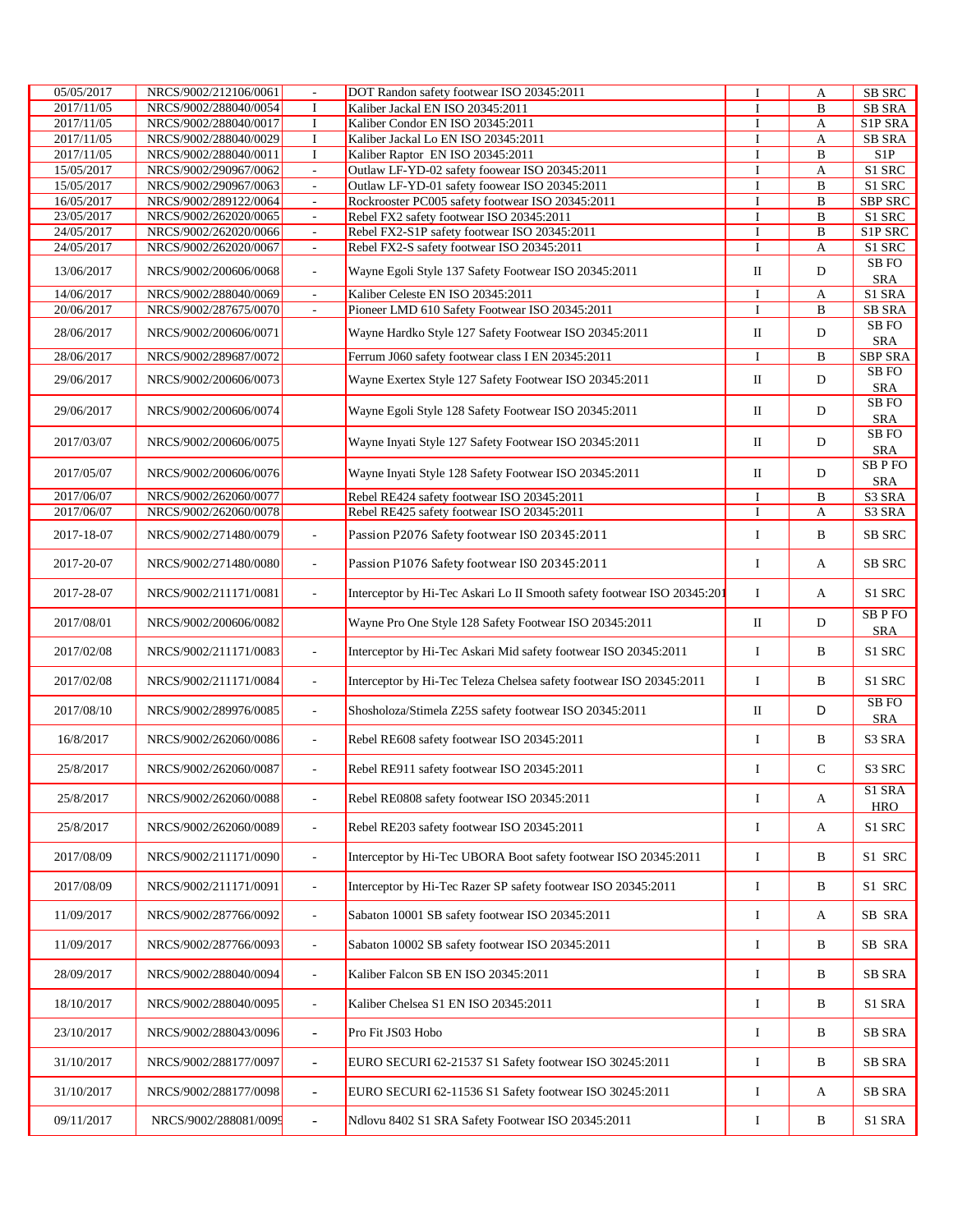| 2017/11/22 | NRCS/9002/288040/0100 | L.                       | Kaliber Reaction SB EN ISO 20345:2011                           | I        | B           | <b>SBP SRA</b>             |
|------------|-----------------------|--------------------------|-----------------------------------------------------------------|----------|-------------|----------------------------|
| 2017/11/22 | NRCS/9002/289122/0064 | $\bf{I}$                 | Pinnacle ROKO safety footwear ISO20345:2011 SBP                 | I        | $\bf{B}$    | <b>SB P SRC</b>            |
| 20/12/2017 | NRCS/9002/290146/0101 | $\frac{1}{2}$            | In Step InS 502 safety footwear ISO 20345:2011 SBP              | I        | A           | <b>SB P SRC</b><br>FO A    |
| 21/12/2017 | NRCS/9002/262020/0102 | $\overline{\phantom{a}}$ | Rebel RE5174 safety footwear ISO 20345:2011                     | $\bf{I}$ | B           | <b>SB SRA</b>              |
| 22/12/2017 | NRCS/9002/289573/0103 | $\overline{\phantom{a}}$ | StoneCreek 007 safety footwear ISO 20345:2011                   | I        | B           | <b>SB SRB</b>              |
| 2018/01/25 | NRCS/9002/200606/0104 | $\overline{\phantom{a}}$ | Wayne Inyati Style 186 Safety Footwear ISO 20345:2011           | $\rm II$ | B           | SB FO<br><b>SRA</b>        |
| 2018/01/25 | NRCS/9002/200606/0105 | $\overline{\phantom{a}}$ | Wayne Ankle Miner Style 186 Safety Footwear ISO 20345:2011      | П        | B           | SB FO<br><b>SRA</b>        |
| 2018/02/05 | NRCS/9002/287675/010  | $\blacksquare$           | KONO KN001 Safety Footwear ISO 20345:2011                       | $\bf{I}$ | B           | SB SRC                     |
| 2018/02/07 | NRCS/9002/200606/0107 | $\overline{\phantom{a}}$ | Wayne Egoli MetaGuard Style 139 Safety Footwear ISO 20345:2011  | П        | D           | SB MFO<br><b>SRA</b>       |
| 2018/02/08 | NRCS/9002/200606/0108 | L.                       | Wayne Inyati Style 128 Safety Footwear ISO 20345:2011           | $\rm II$ | D           | SB MFO<br><b>SRA</b>       |
| 2018/02/21 | NRCS/9002/262020/0109 | $\overline{\phantom{a}}$ | Rebel GL068 safety footwear ISO 20345:2011                      | I        | B           | S <sub>2</sub> SRA         |
| 2018/02/26 | NRCS/9002/287766/0110 | $\overline{\phantom{a}}$ | SISI 51002 Safety Footwear ISO 20345:2011                       | I        | A           | S1 SRA                     |
| 2018/03/08 | NRCS/9002/211171/0111 | $\overline{\phantom{a}}$ | Interceptor by Hi-Tec Ubora Shoe Safety footwear ISO 20345:2011 | I        | А           | S1 SRC                     |
| 2018/03/28 | NRCS/9002/262020/0112 | $\overline{\phantom{a}}$ | Rebel GL0830 safety footwear ISO 20345:2011                     | I        | B           | <b>S1P SRC</b>             |
| 2018/04/04 | NRCS/9002/211171/0113 | $\overline{\phantom{a}}$ | Magnum Viper Pro 8.0 SZ CT safety footwear ISO 20345:2011       | I        | $\mathbf C$ | <b>SBEFO</b><br><b>SRA</b> |
| 2018/04/05 | NRCS/9002/290146/0114 | $\overline{\phantom{a}}$ | InS 601 safety footwear ISO 20345:2011                          | I        | B           | S3FO<br><b>SRC</b>         |
| 2018/04/18 | NRCS/9002/288041/0115 | $\overline{a}$           | Claw Pride/Prime safety footwear ISO 2345:2011                  | I        | B           | $\rm SB$                   |
| 2018/04/19 | NRCS/9002/288041/0024 | I                        | Claw Mojo safety footwear ISO 2345:2011                         | I        | B           | <b>SB</b>                  |
| 2018/04/20 | NRCS/9002/287766/0116 | $\overline{\phantom{a}}$ | Bova 90008 Safety Footwear ISO 20345:2011                       | $\bf I$  | A           | <b>SRA</b>                 |
| 2018/04/20 | NRCS/9002/287766/0117 | $\overline{\phantom{a}}$ | Bova 90005 Safety Footwear ISO 20345:2011                       | I        | А           | SRA                        |
| 2018/04/23 | NRCS/9002/288041/0118 | $\overline{\phantom{a}}$ | Claw SS2 safety footwear ISO 2345:2011                          | I        | B           | SB                         |
| 2018/04/23 | NRCS/9002/287766/0119 | $\overline{a}$           | Bova 71442 Safety Footwear ISO 20345:2011                       | I        | B           | <b>SRA</b>                 |
| 2018/04/23 | NRCS/9002/287766/0120 | $\overline{\phantom{a}}$ | Bova 71441 Safety Footwear ISO 20345:2011                       | I        | A           | <b>SRA</b>                 |
| 2018/05/31 | NRCS/9002/289976/0121 |                          | Shosholoza/Neptun Z25SPM Safety footwear ISO 20345:2011         | $\rm II$ | D           | <b>SRA</b>                 |
| 2018/06/01 | NRCS/9002/237707/0122 | $\overline{\phantom{a}}$ | Makoya Chelsea Safety footwear ISO 20345:2011                   | I        | B           | S1 SRC                     |
| 2018/06/12 | NRCS/9002/292717/0123 | $\blacksquare$           | Pinnacle Austra Chelsea Safety Boot ISO 20345:2011              | I        | B           | <b>SRA</b>                 |
| 2018/06/12 | NRCS/9002/262020/0124 | $\overline{\phantom{a}}$ | Rebel RE6S5072 safety footwear ISO 20345:2011                   | I        | B           | S1 HRO<br><b>SRA</b>       |
| 2018/06/13 | NRCS/9002/262020/0125 | $\overline{\phantom{a}}$ | Rebel RE210 safety footwear ISO 20345:2011                      | I        | B           | S3 WR<br><b>HRO SRA</b>    |
| 2018/06/25 | NRCS/9002/288040/0126 | $\overline{\phantom{a}}$ | Kaliber Kronos SB EN ISO 20345:2011                             | I        | ${\bf C}$   | <b>SB SRA</b>              |
| 2018/06/25 | NRCS/9002/273744/0127 | $\overline{\phantom{a}}$ | Dot Argon Safety Footwear ISO 20345:2011                        | I        | B           | SB SRC                     |
| 2018/07/04 | NRCS/9002/288081/0128 | $\blacksquare$           | Frams 9004 Safety Footwear ISO 20345:2011                       | I        | B           | S1 SRA                     |
| 2018/07/05 | NRCS/9002/273744/0129 | $\overline{\phantom{a}}$ | Javlin SB99 Safety Footwear ISO 20345:2011                      | I        | B           | SB SRC                     |
| 2018/07/05 | NRCS/9002/273744/0130 | $\overline{\phantom{a}}$ | Rockstar 76 Safety Footwear ISO 20345:2011                      | I        | B           | SB SRC                     |
| 2018/07/10 | NRCS/9002/288040/0131 | $\blacksquare$           | Kaliber Velocity S1 EN ISO 20345:2011                           | I        | A           | S1 SRA                     |
| 2018/07/13 | NRCS/9002/287766/0132 | $\blacksquare$           | SISI 51003 Safety Footwear ISO 20345:2011                       | I        | A           | S1 SRA                     |
| 2018/07/30 | NRCS/9002/289687/0072 | $\bf{I}$                 | Protus J060 safety footwear ISO 20345:2011                      | I        | B           | <b>SBP SRA</b>             |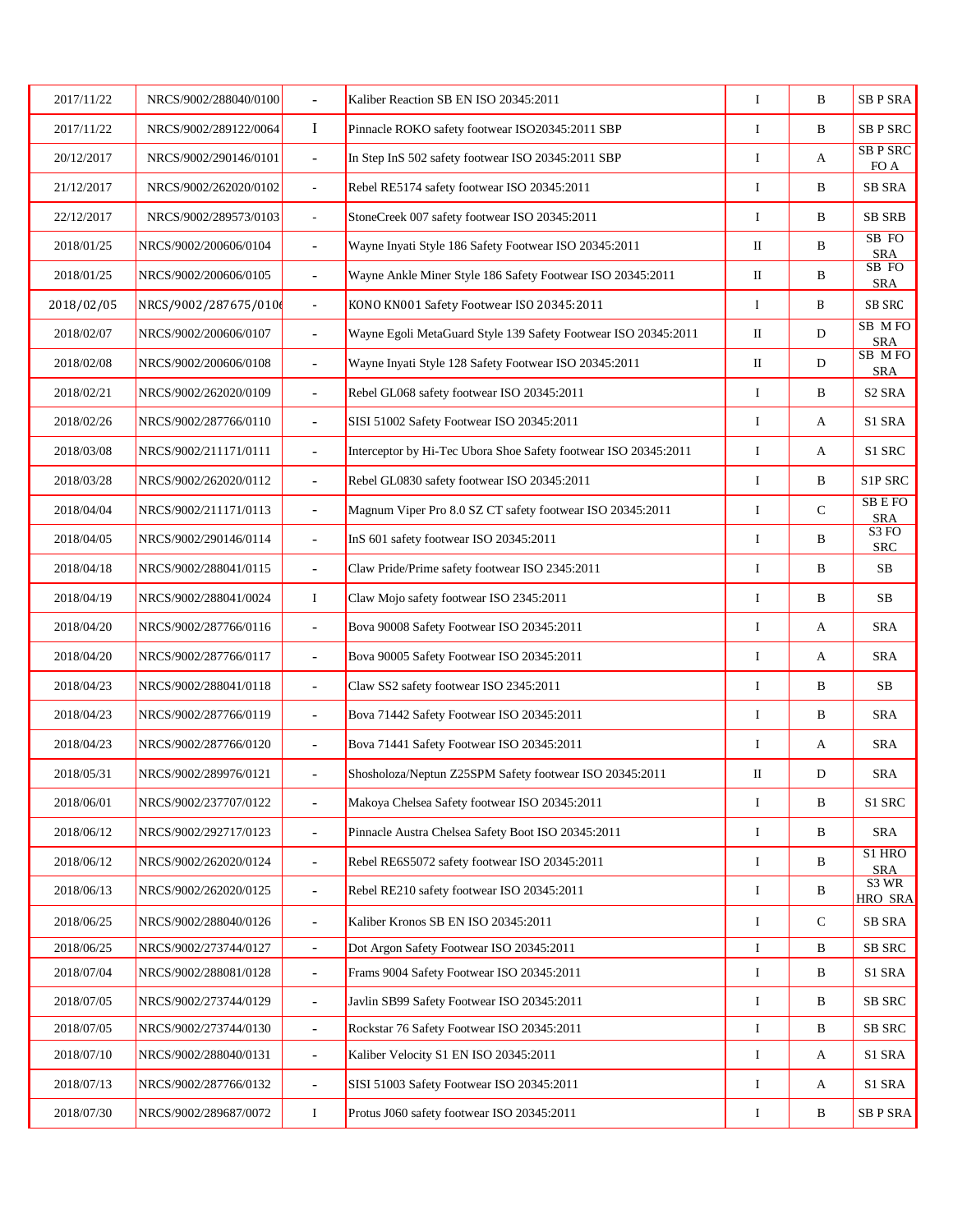| 2018/07/30 | NRCS/9002/273744/0133 |                          | Dot Flex Safety Footwear ISO 20345:2011                            | $\bf I$  | B | <b>SB SRC</b>                  |
|------------|-----------------------|--------------------------|--------------------------------------------------------------------|----------|---|--------------------------------|
| 2018/07/31 | NRCS/9002/287766/0134 | $\blacksquare$           | BOVA 42 003 Safety Footwear ISO 20345:2011                         | I        | B | SB FOHI<br><b>SRA</b>          |
| 2018/07/31 | NRCS/9002/287766/0135 | $\overline{\phantom{a}}$ | SISI 51 005 Safety Footwear ISO 20345:2011                         | I        | B | S1 SRA                         |
| 2018/08/06 | NRCS/9002/211171/0136 | $\overline{\phantom{a}}$ | Interceptor by Hi-Tec Wanamume safety footwear ISO 20345:2011      | I        | А | S1 SRC                         |
| 2018/08/13 | NRCS/9002/237707/0137 | $\blacksquare$           | Alsafe V6 Safety footwear ISO 20345:2011                           | I        | B | S1 SRC                         |
| 2018/08/14 | NRCS/9002/237707/0138 | $\blacksquare$           | Makoya Lebombo Safety Footwear ISO 20345:2011                      | I        | B | S1 SRC                         |
| 2018/08/15 | NRCS/9002/249137/0139 | $\overline{\phantom{a}}$ | Inkunzi 3300 Safety Footwear ISO 20345:2011                        | I        | A | SB <sub>FO</sub><br><b>SRA</b> |
| 2018/08/15 | NRCS/9002/249137/0140 | $\overline{a}$           | Inkunzi 3307 Safety Footwear ISO 20345:2011                        | I        | A | SB FO<br><b>SRA</b>            |
| 2018/08/15 | NRCS/9002/249137/0141 | $\overline{\phantom{a}}$ | Inkunzi 6501 Safety Footwear ISO 20345:2011                        | I        | B | SB FO<br><b>SRA</b>            |
| 2018/08/15 | NRCS/9002/249137/0142 | $\overline{\phantom{a}}$ | Inkunzi 6505 Safety Footwear ISO 20345:2011                        | I        | B | SB FO<br><b>SRA</b>            |
| 2018/08/15 | NRCS/9002/249137/0143 | $\overline{\phantom{a}}$ | Inkunzi 6509 Safety Footwear ISO 20345:2011                        | I        | B | SB <sub>FO</sub><br><b>SRA</b> |
| 2018/08/17 | NRCS/9002/273744/0144 | $\blacksquare$           | Dot Chelsea Safety Footwear ISO 20345:2011                         | I        | B | <b>SB SRC</b>                  |
| 2018/08/30 | NRCS/9002/287766/0145 | $\blacksquare$           | SISI 51 004 Safety Footwear ISO 20345:2011                         | I        | А | S1 SRA                         |
| 2018/09/03 | NRCS/9002/287766/0146 | $\overline{\phantom{a}}$ | BOVA 20 013 Safety Footwear ISO 20345:2011                         | I        | B | S1 SRA                         |
| 2018/09/06 | NRCS/9002/237707/0147 | $\overline{a}$           | Makoya Eagle Safety Footwear ISO 20345:2011                        | $\bf{I}$ | B | S1 SRC                         |
| 2018/09/11 | NRCS/9002/289976/0148 | $\blacksquare$           | Shosholoza/Neptun Z25SM Safety footwear ISO 20345:2011             | П        | D | SRA                            |
| 2018/09/11 | NRCS/9002/289976/0149 | $\overline{a}$           | Shosholoza/Neptun Z25SP Safety footwear ISO 20345:2011             | П        | D | <b>SRA</b>                     |
| 2018/09/12 | NRCS/9002/289976/0150 | $\overline{\phantom{a}}$ | Shosholoza/Neptun Z25SPM Safety footwear ISO 20345:2011            | $\rm II$ | D | <b>SRA</b>                     |
| 2018/09/12 | NRCS/9002/289573/0046 | I                        | Rockstone 6077 SBP Safety Footwear ISO 20345:2011                  | I        | A | <b>SRA</b>                     |
| 2018/09/17 | NRCS/9002/289247/0151 | $\blacksquare$           | Ross Elite - SG-01 SBP Safety Footwear ISO 20345:2011              | I        | B | SRC                            |
| 2018/09/20 | NRCS/9002/287766/0152 | $\overline{\phantom{a}}$ | SISI 55 006 Safety Footwear ISO 20345:2011                         | I        | B | S1 SRA                         |
| 2018/09/20 | NRCS/9002/287766/0153 | $\overline{a}$           | SISI 55 005 Safety Footwear ISO 20345:2011                         | $\bf{I}$ | A | S1 SRA                         |
| 2018/10/04 | NRCS/9002/200606/0154 | $\overline{\phantom{a}}$ | Mack Style 137 Safety Footwear ISO 20345:2011                      | $\rm II$ | D | SB <sub>FO</sub><br><b>SRA</b> |
| 2018/10/16 | NRCS/9002/288040/0011 | П                        | Kaliber Raptor Safety Footwear EN ISO 20345:2011                   | I        | B | S1P SRA                        |
| 2018/10/16 | NRCS/9002/273744/0127 | Ι.                       | Africa Pro Argon Safety Footwear ISO 20345:2011                    | I        | B | <b>SB SRC</b>                  |
| 2018/10/17 | NRCS/9002/288081/0155 | $\overline{\phantom{a}}$ | Frams 9003 Safety Footwear ISO 20345:2011                          | I        | A | S1 SRA                         |
| 2018/10/18 | NRCS/9002/288040/0156 | $\overline{\phantom{a}}$ | Kaliber Volcano Lo Safety Footwear EN ISO 20345:2011               | I        | А | S3 SRA<br>HI CI HRO            |
| 2018/10/18 | NRCS/9002/288040/0157 | $\overline{\phantom{a}}$ | Kaliber Volcano Safety Footwear EN ISO 20345:2012                  | I        | B | S3 SRA<br><b>HI CI HRO</b>     |
| 2018/10/29 | NRCS/9002/273744/0158 | $\Box$                   | DOT Granite Safety Footwear ISO 20345:2011                         | I        | B | S1 SRC                         |
| 2018/10/29 | NRCS/9002/291680/0159 | $\sim$                   | Palm terraPod Safety Footwear ISO 20345:2011 S5                    | $\rm II$ | D | S5 SRA                         |
| 2018/10/30 | NRCS/9002/288081/0099 | I                        | Ndlovu 8402 S1 SRA Safety Footwear ISO 20345:2011                  | I        | B | S1 SRA                         |
| 01/11/2018 | NRCS/9002/290978/0160 | $\blacksquare$           | Pride Protective Gear VLEFG-0007-PR Safety Footwear ISO 20345:2011 | I        | B | S <sub>2</sub> SRC             |
| 06/11/2018 | NRCS/9002/287766/0161 | $\overline{a}$           | Bova 20 002 Safety Footwear ISO 20345:2011                         | I        | B | S1 SRA                         |
| 06/11/2018 | NRCS/9002/287766/0162 | $\overline{\phantom{a}}$ | Bova 20 001 Safety Footwear ISO 20345:2011                         | I        | А | S1 SRA                         |
| 13/11/2018 | NRCS/9002/289573/0163 | $\overline{\phantom{a}}$ | Warrior 008 SBP Safety Footwear ISO 20345:2011                     | I        | B | S1 SRA                         |
| 23/11/2018 | NRCS/9002/281823/0164 | $\Box$                   | Barron Optimus safety Footwear ISO 20345:2011                      | I        | B | S1 SRA                         |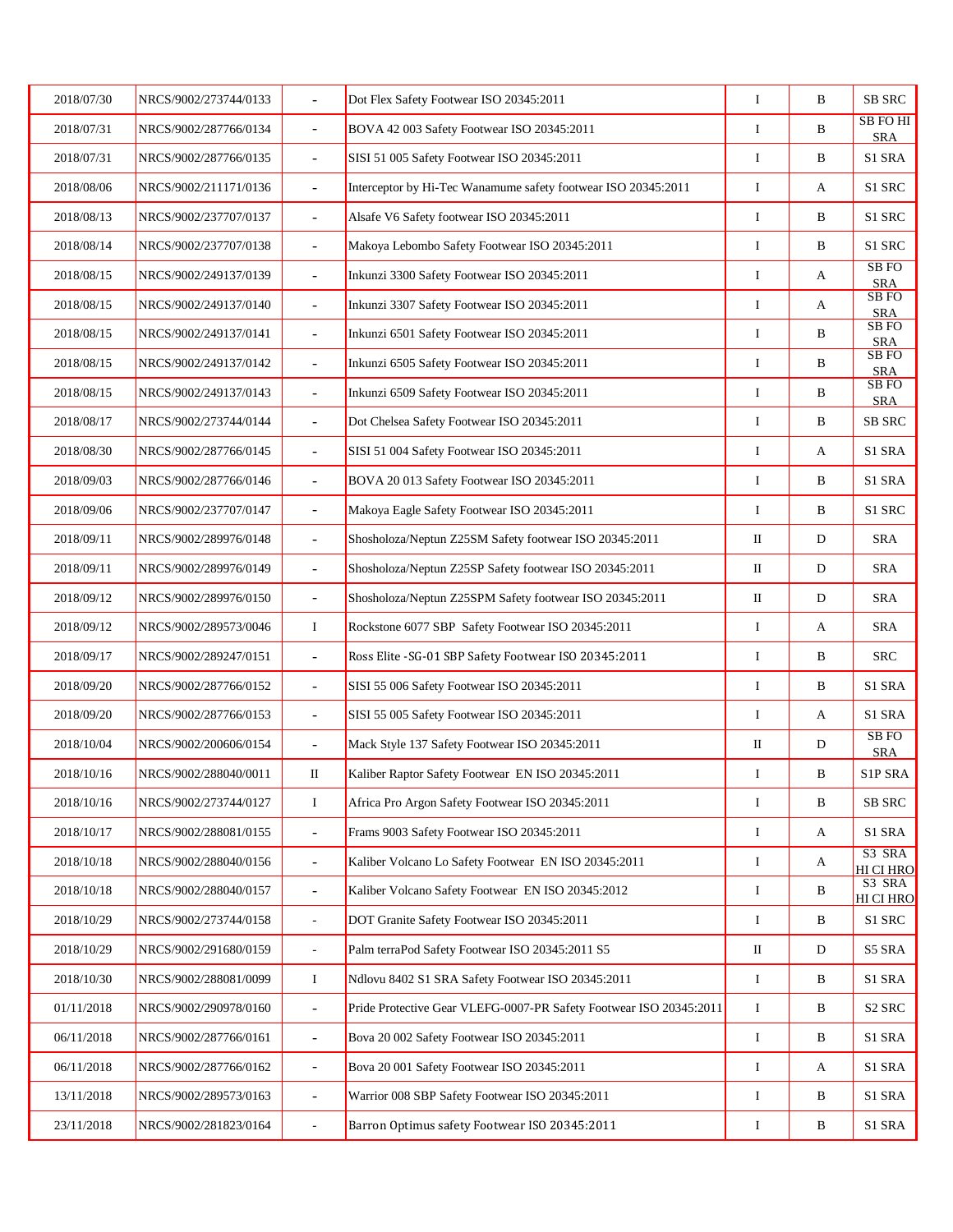| 05/12/2018    | NRCS/9002/287766/0165 | $\overline{\phantom{a}}$ | Bova 60 001 Safety Footwear ISO 20345:2011                                 | $\bf I$     | A         | S1 SRA                 |
|---------------|-----------------------|--------------------------|----------------------------------------------------------------------------|-------------|-----------|------------------------|
| 13/12/2018    | NRCS/9002/246347/0166 |                          | Sabre Shoe 885-6608 safety Footwear                                        | I           | A         | <b>SB SRA</b>          |
| 13/12/2018    | NRCS/9002/246347/0167 |                          | Sabre Boot 805-6608 safety Footwear                                        | $\bf{I}$    | B         | <b>SB SRA</b>          |
| 13/12/2018    | NRCS/9002/246347/0168 |                          | Sabre Chelsea 855-6608 safety Footwear                                     | $\bf{I}$    | B         | <b>SB SRA</b>          |
| 11/01/2019    | NRCS/9002/287766/0169 | $\overline{\phantom{a}}$ | Bova 60 002 Safety Footwear ISO 20345:2011                                 | $\bf I$     | B         | S1 SRA                 |
| 17/01/2019    | NRCS/9002/287766/0170 | $\blacksquare$           | Bova 90 006 Safety Footwear ISO 20345:2011                                 | I           | B         | S1 SRA                 |
| 22/01/2019    | NRCS/9002/287766/0171 | $\equiv$                 | Bova 60 012 Safety Footwear ISO 20345:2011                                 | $\bf{I}$    | A         | S1 SRA                 |
| 18/02/2019    | NRCS/9002/237707/0122 | $\bf{I}$                 | Makoya Chelsea Safety footwear ISO 20345:2011                              | $\bf{I}$    | B         | S1 SRC                 |
| 01/03/2019    | NRCS/9002/288040/017  | $\rm II$                 | Kaliber Condor Safety Footwear ISO 20345:2011                              | I           | A         | S1P SRA                |
| 08/03/2019    | NRCS/9003/293243/0172 | $\blacksquare$           | Vaultex VJE SBP ISO 20345:2011                                             | $\bf{I}$    | A         | SB <sub>P</sub>        |
| 28/03/2019    | NRCS/9002/290146/0173 | $\blacksquare$           | InStep InS 500/501 Safety Footwear ISO 20345:2011                          | $\bf{I}$    | A         | S3 SRC                 |
| 28/03/2019    | NRCS/9002/290146/0174 | $\blacksquare$           | InStep InS 600 Safety Footwear ISO 20345:2011                              | $\bf I$     | B         | S3 SRC                 |
| 28/03/2019    | NRCS/9002/291680/0175 | $\overline{\phantom{a}}$ | Palm terraPod Safety Footwear ISO 20345:2011 S54                           | $\rm II$    | ${\bf D}$ | S5 SRA                 |
| 28 March 2019 | NRCS/9002/237707/0176 | $\overline{\phantom{a}}$ | Alsafe V4 safety footwear EN 20345:2011 class I                            | $\bf{I}$    | A         | S1 SRC                 |
| 04 April 2019 | NRCS/9002/288043/0177 |                          | Profit JS06 Assassin ISO 20345:2014 S2                                     | $\bf I$     | B         | S <sub>2</sub> SRA     |
| 04 April 2019 | NRCS/9002/288043/0178 |                          | Profit JS07 Bagheera ISO 20345:2014 S2                                     | $\bf{I}$    | B         | S <sub>2</sub> SRA     |
| 05 April 2019 | NRCS/9002/287766/0179 | $\equiv$                 | Bova 90 498 Safety Footwear ISO 20345:2011                                 | $\bf{I}$    | ${\bf C}$ | S1 SRA                 |
| 18 April 2019 | NRCS/9002/262020/0180 | $\overline{\phantom{a}}$ | Rebel RE940 Safety Footwear ISO 20345:2011                                 | $\bf{I}$    | B         | S1 SRA                 |
| 24 April 2019 | NRCS/9002/262020/0181 | $\blacksquare$           | Rebel RE651 Safety Footwear ISO 20345:2011                                 | $\bf I$     | B         | S1 SRA                 |
| 25 April 2019 | NRCS/9002/262020/0182 | $\overline{\phantom{a}}$ | Rebel RE652 Safety Footwear ISO 20345:2011                                 | I           | B         | S1 SRA                 |
| 30 April 2019 | NRCS/9002/288081/0183 | $\blacksquare$           | Frams 2701 Safety Footwear ISO 20345:2011                                  | $\bf{I}$    | A         | S1 SRA                 |
| 30 April 2019 | NRCS/9002/288081/0184 | $\overline{a}$           | Frams 4071 Safety Footwear ISO 20345:2011                                  | $\bf I$     | B         | S1 SRA                 |
| 30 April 2019 | NRCS/9002/288081/0185 | $\blacksquare$           | Frams 4712 Safety Footwear ISO 20345:2011                                  | $\bf{I}$    | B         | S1 SRA                 |
| 16 May 2019   | NRCS/9002/211171/0111 | Ι                        | Interceptor Great Comfort. Best Safety. UBORA SHOE safety footwear IS      | I           | A         | S1 SRC                 |
| 16 May 2019   | NRCS/9002/211171/0091 | I                        | Interceptor Great Comfort. Best Safety. Razer SP safety footwear ISO 203   | I           | B         | S1 SRC                 |
| 16 May 2019   | NRCS/9002/211171/0083 | $\bf I$                  | Interceptor Great Comfort. Best Safety. ASKARI MID (BLACK & BROW           | $\bf{I}$    | B         | S1 SRC                 |
| 16 May 2019   | NRCS/9002/211171/0081 | $\bf I$                  | Interceptor Great Comfort. Best Safety. ASKARI Lo SMOOTH (BLACK)           | I           | A         | S1 SRC                 |
| 23 May 2019   | NRCS/9002/211171/0090 | I                        | Interceptor Great Comfort. Best Safety. UBORA BOOT safety footwear IS      | $\bf{I}$    | B         | S1 SRC                 |
| 23 May 2019   | NRCS/9002/211171/0058 | $\bf I$                  | Interceptor Great Comfort. Best Safety. Safiri Hiker safety footwear ISO 2 | $\mathbf I$ | B         | S1 SRC                 |
| 23 May 2019   | NRCS/9002/211171/0084 | $\bf I$                  | Interceptor Great Comfort. Best Safety. Teleza Chelsea safety footwear IS  | $\bf{I}$    | B         | S1 SRC                 |
| 24 May 2019   | NRCS/9002/211171/0059 | $\bf I$                  | Interceptor Great Comfort. Best Safety. Imara Welding Boot safety footwe   | I           | B         | S1 SRC                 |
| 24 May 2019   | NRCS/9002/211171/0136 | $\bf I$                  | Interceptor Great Comfort. Best Safety. Wanamume safety footwear ISO 2     | I           | B         | S1 SRC                 |
| 27 May 2019   | NRCS/9002/237707/0186 | $\overline{\phantom{a}}$ | Makoya Limpopo Safety footwear ISO 20345:2011                              | $\bf{I}$    | A         | S1 SRC                 |
| 28 May 2019   | NRCS/9002/262020/0187 | $\overline{\phantom{a}}$ | Rebel RE683 Safety Footwear ISO 20345:2011                                 | I           | A         | S1 SRA                 |
| 31 May 2019   | NRCS/9002/237707/0188 | $\overline{\phantom{a}}$ | Makoya Eagle Safety footwear ISO 20345:2011                                | I           | A         | S1 SRC                 |
| 03 June 2019  | NRCS/9002/262020/0189 |                          | Rebel RE128-S Safety Footwear ISO 20345:2011                               | Ι           | A         | ${\rm SB}$ ${\rm SRA}$ |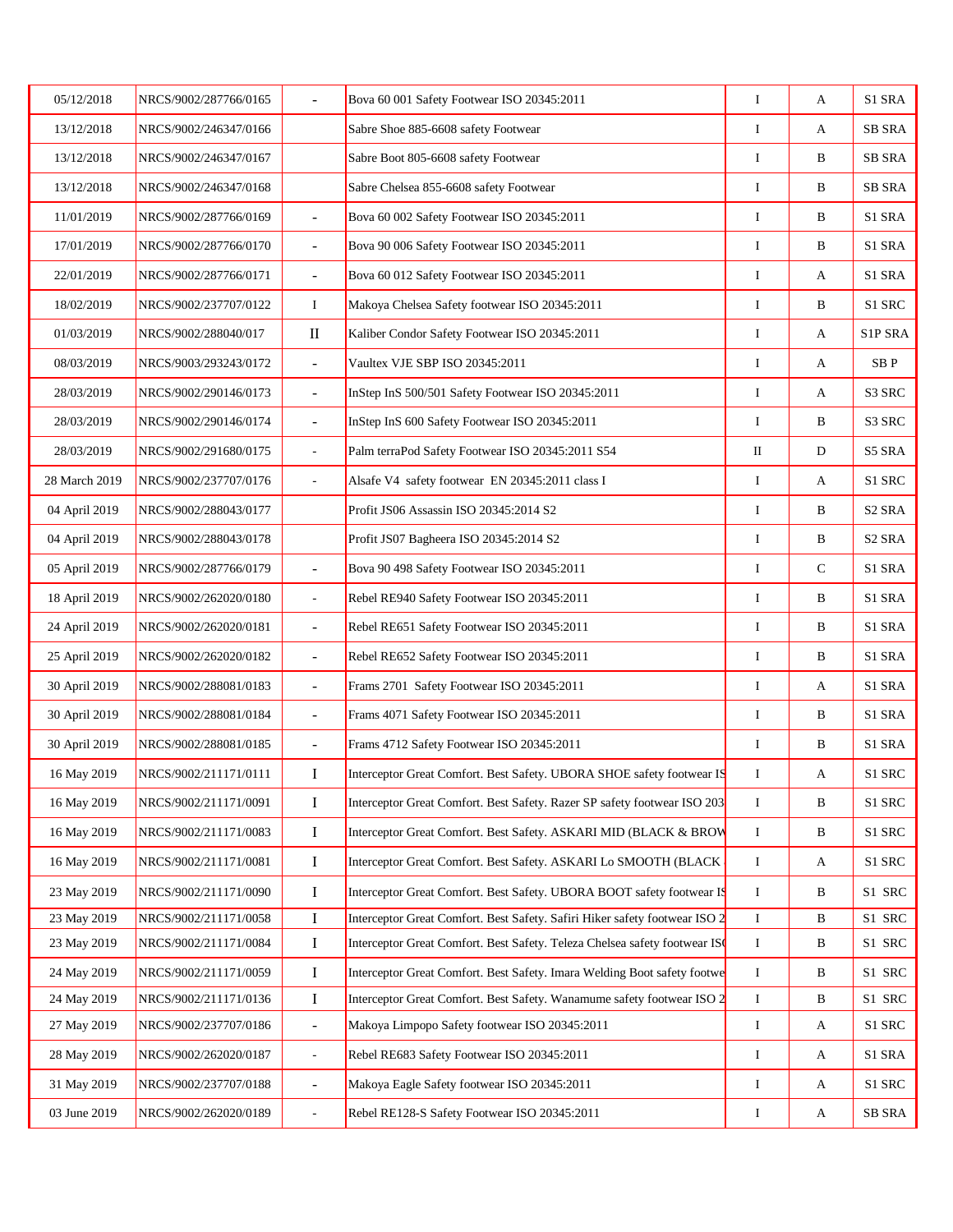| 03 June 2019      | NRCS/9002/262020/0190                   |                          | Rebel RE128 Safety Footwear ISO 20345:2011                              | I        | B            | <b>SB SRA</b>              |
|-------------------|-----------------------------------------|--------------------------|-------------------------------------------------------------------------|----------|--------------|----------------------------|
| 05 June 2019      | NRCS/9002/262020/0191                   | ÷.                       | Rebel RE974 Safety Footwear ISO 20345:2011                              | I        | A            | S1 SRA                     |
| 07 June 2019      | NRCS/9002/262020/0192                   | $\overline{a}$           | Rebel RE682 Safety Footwear ISO 20345:2011                              | I        | А            | S1 SRA                     |
| 13 June 2019      | NRCS/9002/288041/0193                   |                          | Claw G5 Safety Footwear ISO 20345:2011                                  | I        | $\mathbf C$  | <b>SB P SRC</b>            |
| 04 July 2019      | NRCS/9002/287247/0194                   | $\overline{\phantom{a}}$ | Builders JST6042 safety footwear ISO20345:2011                          | $\bf I$  | A            | SBP SRC                    |
| 04 July 2019      | NRCS/9002/287247/0195                   | $\sim$                   | Builders JST8208 safety footwear ISO20345:2011                          | I        | B            | SBP SRC                    |
| 10 July 2019      | NRCS/9002/273744/0196                   | $\overline{\phantom{a}}$ | Ella Daisy safety footwear ISO2345:2011                                 | I        | $\, {\bf B}$ | SB SRA                     |
| 15 July 2019      | NRCS/9002/273744/0197                   | $\overline{a}$           | Ella LiLy safety footwear ISO2345:2011                                  | I        | A            | <b>SB SRA</b>              |
| 15 July 2019      | NRCS/9002/273744/0198                   | $\blacksquare$           | Dot NEON Safety Footwear ISO 20345:2011                                 | I        | B            | S1 SRA                     |
| 18 July 2019      | NRCS/9002/273744/0199                   | $\overline{a}$           | Ella Jasmine safety footwear ISO2345:2011                               | I        | B            | <b>SB SRA</b>              |
| 07 August 2019    | NRCS/9002/211171/0200                   | $\overline{\phantom{a}}$ | Interceptor Great Comfort. Best Safety KUSINI safety footwear ISO 2034. | $\bf I$  | B            | SB SRA                     |
| 13 August 2019    | NRCS/9002/262020/0201                   | $\overline{\phantom{a}}$ | Rebel RE429CH Safety Footwear ISO 20345:2011                            | $\bf I$  | A            | S1 SRC                     |
| 19 August 2019    | NRCS/9002/262020/0202                   | $\overline{\phantom{a}}$ | Rebel RE420BR Safety Footwear ISO 20345:2011                            | I        | B            | S1 SRC                     |
| 19 August 2019    | NRCS/9002/289247/0203                   | $\overline{\phantom{a}}$ | Ross Elite-02 Safety footwear ISO20345:2011                             | I        | $\, {\bf B}$ | SBP SRC                    |
| 06 September 2019 | NRCS/9002/291504/0204                   | $\overline{a}$           | Wolverine Floorhand safety footwear ISO20345:2011                       | $\bf{I}$ | B            | S <sub>3</sub> SRA         |
|                   | 10 September 2019 NRCS/9002/285010/0205 | $\blacksquare$           | Shosholoza/Stimela ZGPS Safety footwear ISO20345:2011                   | П        | $\mathbf D$  | SB SRA                     |
|                   | 10 September 2019 NRCS/9002/291504/0206 | $\overline{a}$           | Wolverine Raider safety footwear ISO20345:2011                          | I        | B            | S1 SRA                     |
|                   | 10 September 2019 NRCS/9002/285010/0207 | $\blacksquare$           | Shosholoza/Stimela ZGPSP Safety footwear ISO20345:2011                  | $\rm II$ | D            | <b>SBP SRA</b>             |
|                   | 19 September 2019 NRCS/9002/289011/0208 | $\blacksquare$           | JT Calisto Safety Footwear ISO 20345:2011                               | $\bf I$  | B            | S1P M<br><b>SRC</b>        |
|                   | 19 September 2019 NRCS/9002/290967/0209 | $\overline{\phantom{a}}$ | BOA PU003 Safety Footwear ISO 20345:2011                                | I        | А            | S1 SRA                     |
|                   | 20 September 2019 NRCS/9002/290967/0210 | $\overline{\phantom{a}}$ | BOA PU003-1 Safety Footwear ISO 20345:2011                              | I        | A            | S1 SRA                     |
| 03 October 2019   | NRCS/9002/262020/0211                   | $\sim$                   | Rebel RE941 Safety Footwear ISO 20345:2011                              | I        | A            | S1 SRA                     |
| 07 October 2019   | NRCS/9002/262020/0212                   | $\sim$                   | Rebel RE129 Safety Footwear ISO 20345:2011                              | I        | $\bf{B}$     | S1 SRA                     |
| 10 October 2019   | NRCS/9002/262020/0213                   | $\overline{a}$           | Rebel RE942 Safety Footwear ISO 20345:2011                              | I        | A            | S1 SRA                     |
| 15 October 2019   | NRCS/9002/237707/0214                   | $\overline{a}$           | Guardian Z3 Safety Footwear ISO 20345:2011                              | Ι.       | $\mathbf C$  | S1 SRC                     |
| 16 October 2019   | NRCS/9002/289976/0215                   | $\overline{\phantom{a}}$ | Stimela XP XS4M Safety footwear ISO20345:2011                           | $\rm II$ | D            | S4 M SRA                   |
| 16 October 2019   | NRCS/9002/289976/0216                   | $\overline{\phantom{a}}$ | Stimela XP XS5M Safety footwear ISO20345:2011                           | $\rm II$ | $\mathbf D$  | <b>S5 M SRA</b>            |
| 16 October 2019   | NRCS/9002/293725/0217                   | $\overline{\phantom{a}}$ | Sinorient 9029 Safety Footwear ISO20345:2011                            | I        | B            | S3 SRC                     |
| 17 October 2019   | NRCS/9002/289976/0218                   | $\overline{\phantom{a}}$ | Stimela XP X25SM Safety footwear ISO20345:2011                          | $\rm II$ | D            | <b>SBMFO</b><br><b>SRA</b> |
| 17 October 2019   | NRCS/9002/289976/0219                   | $\blacksquare$           | Stimela XP X25SMS Safety footwear ISO20345:2011                         | $\rm II$ | D            | <b>SBMFO</b><br><b>SRA</b> |
| 17 October 2019   | NRCS/9002/289976/0220                   | $\overline{a}$           | Stimela XP X25SMS Safety footwear ISO20345:2011                         | $\rm II$ | D            | SBPM<br>FO SRA             |
| 18 October 2019   | NRCS/9002/288043/0221                   | $\overline{a}$           | Profit JS08 Diabolo Safety footwear ISO 20345:2011                      | I        | B            | S1 SRC                     |
| 18 October 2019   | NRCS/9002/288043/0222                   | $\overline{\phantom{a}}$ | Profit JS09 Diabolo Safety footwear ISO 20345:2011                      | I        | A            | S1 SRC                     |
| 21 October 2019   | NRCS/9002/287766/0223                   | $\overline{\phantom{a}}$ | SISI 54001 Safety Footwear ISO 20345:2011                               | I        | B            | S1 SRA                     |
| 22 October 2019   | NRCS/9002/289976/0224                   | $\overline{\phantom{a}}$ | Stimela XP X25SPMS Safety footwear ISO20345:2011                        | $\rm II$ | D            | <b>SBPM</b><br>FO SRA      |
| 22 October 2019   | NRCS/9002/289976/0225                   | $\blacksquare$           | Stimela XP XS4MS Safety footwear ISO20345:2011                          | $\rm II$ | $\mathbf D$  | S4 M SRA                   |
|                   |                                         |                          |                                                                         |          |              |                            |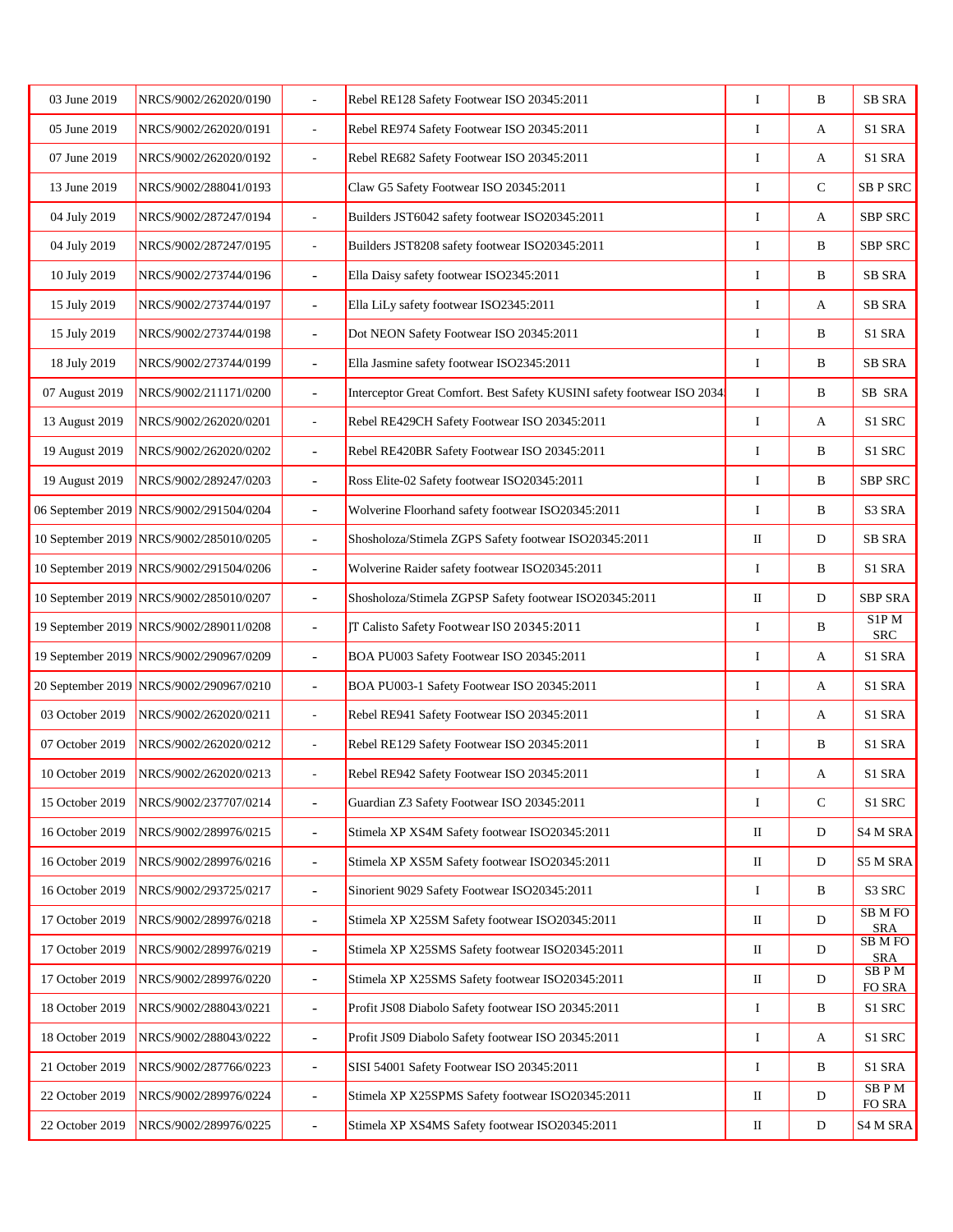| 22 October 2019  | NRCS/9002/289976/0226                  | $\frac{1}{2}$            | Stimela XP XS5MS Safety footwear ISO20345:2012                                 | $\rm II$ | D            | S5 M SRA                                    |
|------------------|----------------------------------------|--------------------------|--------------------------------------------------------------------------------|----------|--------------|---------------------------------------------|
|                  | 04 November 2019 NRCS/9002/281823/0042 | $\bf{I}$                 | Barron Armour safety footwear ISO 20345:2011                                   | I        | A            | S1 SRA                                      |
|                  | 06 November 2019 NRCS/9002/273744/0019 | $\bf{I}$                 | DOT Xenon safety footwear ISO 2345:2011                                        | $\bf{I}$ | B            | <b>SB SRC</b>                               |
|                  | 06 November 2019 NRCS/9002/273744/0227 | $\overline{\phantom{a}}$ | JCB Jogger safety footwear ISO 2345:2011                                       | I        | B            | <b>SB SRA</b>                               |
|                  | 12 November 2019 NRCS/9002/217251/0228 | $\overline{a}$           | Dromex ARC Flash Tread safety footwear ISO 20345:2011                          | $\bf{I}$ | B            | S <sub>1</sub> P <sub>HRO</sub><br>SRC FO A |
|                  | 14 November 2019 NRCS/9002/288177/0229 | $\overline{\phantom{a}}$ | Euro Security 53-21423-S1P SRC safety footwear ISO 20345:2011                  | $\bf{I}$ | B            | S1P SRC                                     |
|                  | 21 November 2019 NRCS/9002/273744/0230 | $\overline{a}$           | DOT Cobalt safety footwear ISO 20345:2011                                      | I        | A            | S1 SRC                                      |
|                  | 11 December 2019 NRCS/9002/217251/0231 | $\overline{\phantom{a}}$ | Dromex Sparticus S5 SRC Safety Footwear ISO 20345:2011                         | $\rm II$ | D            | S5 SRC                                      |
|                  | 12 December 2019 NRCS/9002/262020/0232 |                          | Rebel RE912 Safety Footwear ISO 20345:2011                                     | I        | $\mathbf C$  | S3 SRA                                      |
|                  | 18 December 2019 NRCS/9002/262020/0233 | ÷.                       | Rebel RE801 Safety Footwear ISO 20345:2011                                     | I        | A            | S1 SRC                                      |
| 21 January 2020  | NRCS/9002/290978/0234                  | $\overline{\phantom{a}}$ | Pride Protective Gear VLEBL-006-PR Karisimbi Safety Footwear ISO<br>20345:2011 | I        | B            | S1 SRC                                      |
| 21 January 2020  | NRCS/9002/290978/0235                  | $\overline{a}$           | Pride Protective Gear VLEBL-030-PR Gahinga Safety Footwear ISO<br>20345:2011   | I        | B            | S3 SRC                                      |
| 22 January 2020  | NRCS/9002/290978/0236                  | $\overline{\phantom{a}}$ | Pride Protective Gear VLEBL-0003-PR Chelsea Safety Footwear ISO<br>20345:2011  | I        | B            | S <sub>2</sub> SRA                          |
| 20 February 2020 | NRCS/9002/289122/0237                  | $\overline{\phantom{a}}$ | Kirin 300 Safety footwear ISO20345:2011                                        | I        | B            | <b>SB SRA</b>                               |
| 19 March 2020    | NRCS/9002/292972/0238                  | $\overline{\phantom{a}}$ | Dromex - Nobuhle Safety Footwear ISO20345:2011                                 | I        | B            | S1 SRA<br>FO A                              |
| 26 February 2020 | NRCS/9002/287766/0239                  | $\overline{a}$           | SISI 55 003 Safety Footwear ISO 20345:2011                                     | I        | A            | S1 SRA                                      |
| 02 April 2020    | NRCS/9002/281823/0042                  | П                        | Barron Armour safety footwear ISO 20345:2011                                   | I        | A            | S1 SRA                                      |
| 02 April 2020    | NRCS/9002/291680/0240                  | $\overline{\phantom{a}}$ | terraPod Super Shoe safety footwear ISO 20345:2011                             | I        | A            | S1 SRC                                      |
| 02 April 2020    | NRCS/9002/291680/0241                  | $\overline{a}$           | terraPod Fantastic Boot safety footwear ISO 20345:2011                         | $\bf I$  | B            | S1 SRC                                      |
| 02 April 2020    | NRCS/9002/291680/0242                  | $\overline{\phantom{a}}$ | terraPod Awesome Boot safety footwear ISO 20345:2011                           | I        | B            | S1 SRC                                      |
| 02 April 2020    | NRCS/9002/291680/0243                  | $\overline{\phantom{a}}$ | terraPod Incredible Boot safety footwear ISO 20345:2011                        | I        | B            | S1 SRC                                      |
| 28 April 2020    | NRCS/9002/287766/0244                  | $\overline{\phantom{a}}$ | Lemaitre - 8006 (Hunter) ISO 20345:2011                                        | I        | B            | S1 SRA                                      |
| 20 May 2020      | NRCS/9002/287766/0245                  | $\overline{a}$           | Lemaitre - 8004 (Explorer) ISO 20345:2011                                      | I        | A            | S1 SRA                                      |
| 21 May 2020      | NRCS/9002/287766/0246                  | $\overline{\phantom{a}}$ | Lemaitre - 8074 (Maximus) ISO 20345:2011                                       | I        | B            | S1 SRA                                      |
| 22 May 2020      | NRCS/9002/291684/0247                  | $\overline{a}$           | Jim Green BS3 Safety footwear ISO 20345:2011                                   | $\bf{I}$ | B            | <b>SB SRA</b>                               |
| 22 May 2020      | NRCS/9002/291684/0248                  | $\blacksquare$           | Jim Green SS1 Safety footwear ISO 20345:2011                                   | I        | A            | <b>SB SRA</b>                               |
| 22 May 2020      | NRCS/9002/287766/0249                  | $\overline{\phantom{a}}$ | Bova 42400 ISO 20345:2011                                                      | I        | B            | SB SRA                                      |
| 04 June 2020     | NRCS/9002/281823/0043                  | I                        | Barron Defender safety footwear ISO 20345:2011                                 | I        | B            | S1 SRA                                      |
| 05 June 2020     | NRCS/9002/281823/0164                  | $\bf{I}$                 | Barron Optimus safety Footwear ISO 20345:2011                                  | I        | $\, {\bf B}$ | S1 SRA                                      |
| 05 June 2020     | NRCS/9002/273744/0250                  | $\blacksquare$           | Rockstar 77 Safety footwear                                                    | $\bf{I}$ | B            | SBP SRC                                     |
| 09 June 2020     | NRCS/9002/289122/0251                  | $\overline{\phantom{a}}$ | Pinnacle Roxie Safety footwear ISO 20345:2011                                  | I        | A            | <b>SB SRA</b>                               |
| 09 June 2020     | NRCS/9002/289122/0252                  | $\overline{\phantom{a}}$ | Pinnacle Rokolo Safety footwear ISO20345:2011                                  | I        | A            | <b>SB SRA</b>                               |
| 09 June 2020     | NRCS/9002/289122/0253                  | $\overline{\phantom{a}}$ | Pinnacle Kukka Safety footwear ISO20345:2011                                   | I        | B            | <b>SB SRA</b>                               |
| 12 June 2020     | NRCS/9002/287766/0254                  | $\blacksquare$           | Frams Chelsea 10006 ISO 20345:2011                                             | I        | B            | SB SRA                                      |
| 06 July 2020     | NRCS/9002/287766/0255                  |                          | Ndlovu 8402-R (ADDO) ISO 20345:2011                                            | I        | $\, {\bf B}$ | S1 SRC                                      |
| 06 July 2020     | NRCS/9002/287766/0256                  |                          | Bronx 45006 (Bronx Chelsea) ISO 20345:2011                                     | I        | B            | SB SRA                                      |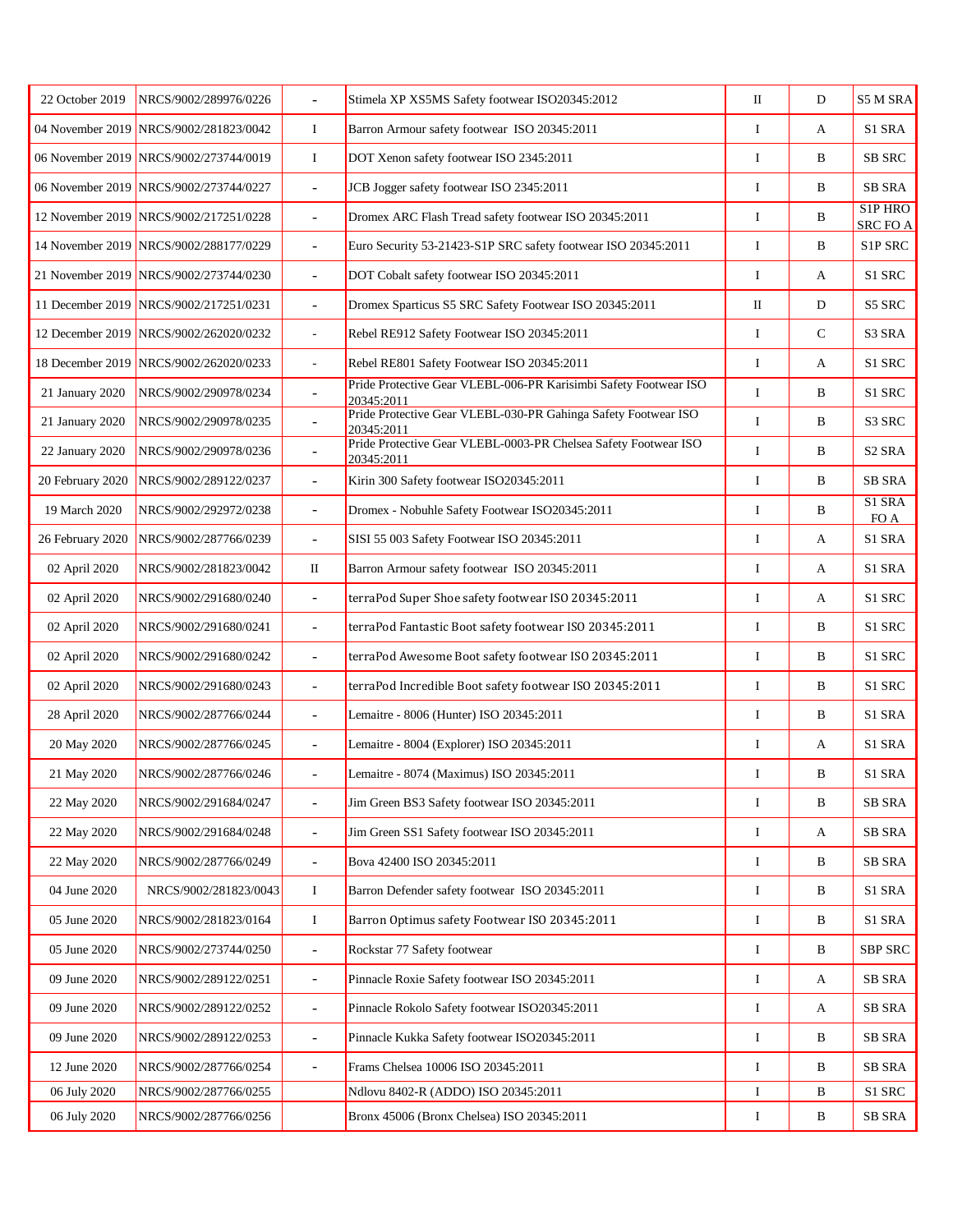| 06 July 2020    | NRCS/9002/287766/0257                  |                          | Sisi 55011 (Selena) ISO 20345:2011                       | $\bf{I}$ | А            | S1 SRA                               |
|-----------------|----------------------------------------|--------------------------|----------------------------------------------------------|----------|--------------|--------------------------------------|
| 06 July 2020    | NRCS/9002/287766/0258                  |                          | SiSi 55012 (Tyra) ISO 20345:2011                         | I        | A            | S1 SRA                               |
| 06 July 2020    | NRCS/9002/287766/0259                  |                          | Lemaitre Striker (8037) ISO 20345:2011                   | I        | А            | S1 SRA                               |
| 20 July 2020    | NRCS/9002/287766/0260                  | L.                       | Lemaitre 8031 (Maxeco) safety footwear ISO 20345:2011    | I        | B            | S1 SRA                               |
| 22 July 2020    | NRCS/9002/246347/0261                  | L,                       | Bata Industrials 885 6633 safety footwear ISO 20345:2011 | I        | A            | <b>SB SRA</b>                        |
| 22 July 2020    | NRCS/9002/246347/0262                  | $\blacksquare$           | Bata Industrials 805 6633 safety footwear ISO 20345:2011 | I        | B            | <b>SB SRA</b>                        |
| 24 July 2020    | NRCS/9002/273744/0263                  | $\overline{a}$           | JCB Chelsea Nubuck safety footwear ISO 2345:2011         | I        | B            | SB SRA                               |
| 27 July 2020    | NRCS/9002/273744/0264                  | $\overline{\phantom{a}}$ | JCB Holton Smooth safety footwear ISO 2345:2011          | I        | B            | <b>SB SRC</b>                        |
| 29 July 2020    | NRCS/9002/273744/0265                  | $\overline{\phantom{a}}$ | JCB Chelsea Smooth safety footwear ISO 2345:2011         | I        | B            | <b>SB SRC</b>                        |
| 29 July 2020    | NRCS/9002/273744/0266                  | $\overline{\phantom{a}}$ | JCB Hiker safety footwear ISO 2345:2011                  | I        | B            | <b>SB SRC</b>                        |
| 30 July 2020    | NRCS/9002/273744/0267                  | $\overline{\phantom{a}}$ | JCB Holton Nubuck safety footwear ISO 2345:2011          | I        | B            | SB SRA                               |
| 05 August 2020  | NRCS/9002/273744/0268                  | $\overline{a}$           | JCB Oxford safety footwear ISO 2345:2011                 | I        | А            | <b>SB SRC</b>                        |
| 05 August 2020  | NRCS/9002/273744/0269                  | L.                       | JCB Chukka safety footwear ISO 2345:2011                 | $\bf{I}$ | B            | SB SRC                               |
| 11 August 2020  | NRCS/9002/262020/0270                  | ä,                       | Rebel RE954 Safety Footwear ISO 20345:2011               | I        | $\, {\bf B}$ | S3 SRA                               |
| 11 August 2020  | NRCS/9002/262020/0271                  |                          | Rebel RE316 Safety Footwear ISO 20345:2011               | I        | А            | S1 SRA                               |
| 13 August 2020  | NRCS/9002/287766/0272                  |                          | Lemaitre 8002 Safety Footwear ISO 20345:2011             | I        | A            | S1 SRA                               |
| 13 August 2020  | NRCS/9002/287766/0273                  |                          | Lemaitre 8000 Safety Footwear ISO 20345:2011             | I        | А            | S1 SRA                               |
| 13 August 2020  | NRCS/9002/287766/0274                  |                          | SISI 54601 Safety Footwear ISO 20345:2011                | I        | A            | $S1$ SRA - P                         |
| 14 August 2020  | NRCS/9002/289867/0275                  | $\overline{\phantom{a}}$ | Safe Step Chelsea Safety Footwear ISO 20345:2011         | I        | B            | <b>SB SRA</b>                        |
| 19 August 2020  | NRCS/9002/291680/0276                  | $\overline{a}$           | terraPod Terrific shoe safety footwear ISO 20345:2011    | I        | A            | S1 SRC                               |
| 19 August 2020  | NRCS/9002/291680/0277                  | ÷,                       | terraPod Phenomenal shoe safety footwear ISO 20345:2011  | I        | А            | S1 SRC                               |
| 19 August 2020  | NRCS/9002/291680/0278                  | $\overline{a}$           | terraPod Marvellous Boot safety footwear ISO 20345:2011  | I        | B            | S1 SRC                               |
| 31 August 2020  | NRCS/9002/287766/0279                  |                          | Bova 7144 - Slate ISO 20345:2011                         | I        | $\mathbf C$  | <b>SB SRC HI</b><br><b>HRO</b>       |
| 31 August 2020  | NRCS/9002/287766/0280                  |                          | Lemaitre 8009 Clog 20345:2011                            | I        | А            | S1 SRA                               |
| 31 August 2020  | NRCS/9002/289867/0281                  |                          | Safe Step Rocky Safety Footwear ISO 20345:2011           | $\bf{I}$ | А            | SB SRA                               |
| 06 October 2020 | NRCS/9002/289573/0282                  | $\overline{\phantom{a}}$ | Javlin SB99 safety footwear ISO 20345:2011               | I        | B            | <b>SB SRC</b>                        |
| 12 October 2020 | NRCS/9002/289573/0283                  | $\overline{\phantom{a}}$ | Stone Creek 010 Safety Footwear ISO 20345:2011           | I        | B            | SB SRC                               |
|                 | 02 November 2020 NRCS/9002/287766/0284 |                          | Lemaitre 8021 Concorde safety footwear ISO 20345:2011    | I        | B            | S1 SRA                               |
|                 | 02 November 2020 NRCS/9002/262020/0066 | $\bf{I}$                 | Rebel FX2-S1P safety footwear ISO 20345:2011             | I        | B            | S <sub>1</sub> P <sub>SRC</sub><br>M |
|                 | 04 November 2020 NRCS/9002/289122/0285 | $\blacksquare$           | Pinnacle Solobon Safety footwear ISO20345:2011           | I        | A            | SBP SRC                              |
|                 | 04 November 2020 NRCS/9002/289122/0286 | $\overline{\phantom{a}}$ | Pinnacle Sobrie Safety footwear ISO20345:2011            | I        | B            | SBP SRC                              |
|                 | 16 November 2020 NRCS/9002/287766/0287 |                          | Bova 7141 Safety Footwear ISO 20345:2011                 | I        | $\mathbf C$  | <b>SB SRC</b><br><b>HRO</b>          |
|                 | 16 November 2020 NRCS/9002/287766/0288 |                          | Bova 30005 Safety Footwear ISO 20345:2011                | I        | B            | S1 SRA                               |
|                 | 16 November 2020 NRCS/9002/287766/0289 |                          | Bova 42770 Safety Footwear ISO 20345:2011                | $\bf{I}$ | $\mathbf C$  | <b>SB SRAP</b>                       |
|                 | 16 November 2020 NRCS/9002/287766/0290 |                          | Bova 60702 Safety Footwear ISO 20345:2011                | I        | B            | S1 SRAP                              |
|                 | 16 November 2020 NRCS/9002/287766/0291 |                          | Lemaitre 8030 Safety Footwear ISO 20345:2011             | I        | А            | S1 SRA                               |